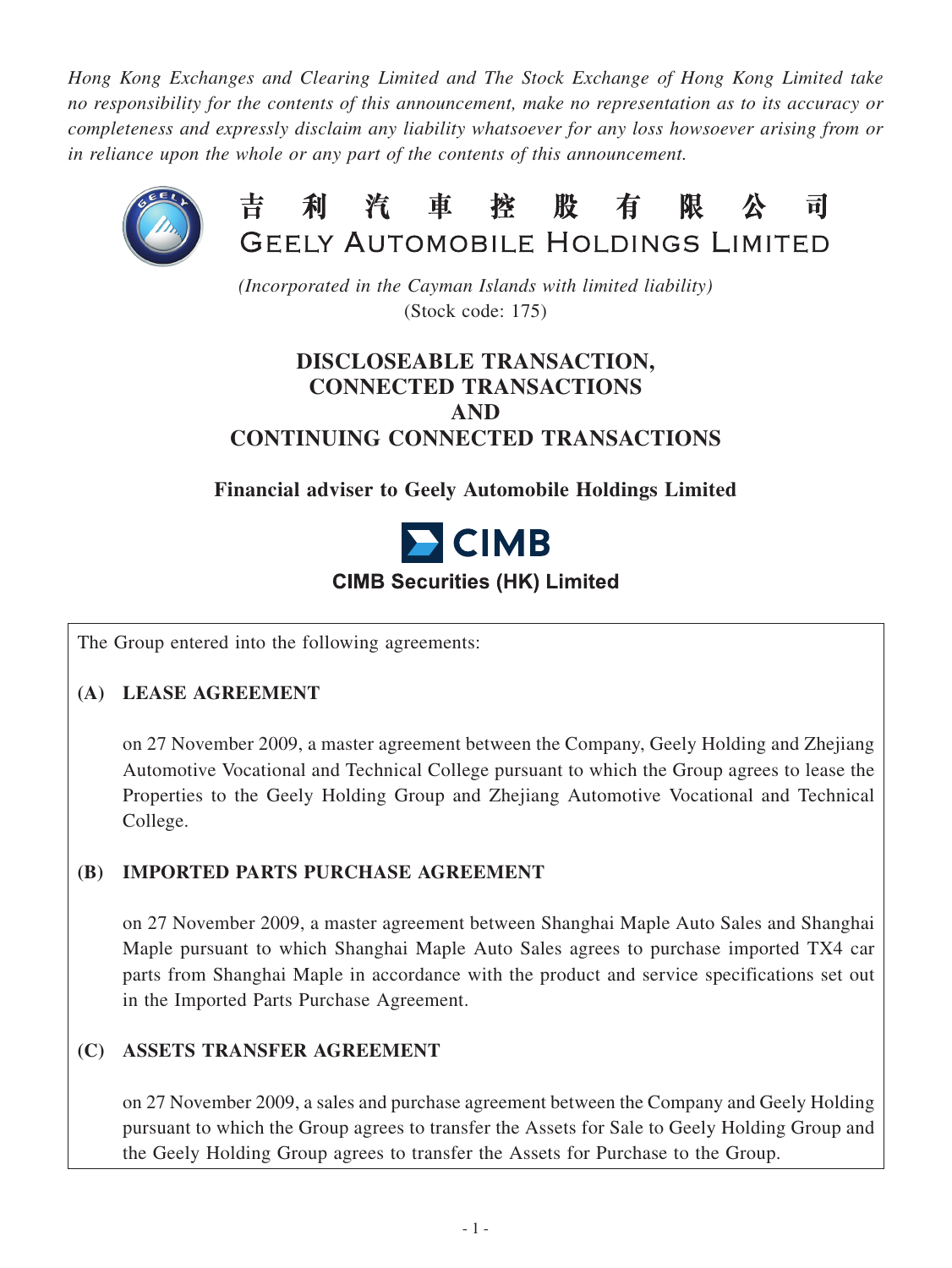## **(d) Properties Acquisition Agreement**

on 27 November 2009, a sales and purchase agreement between Shanghai Maple Guorun and Shanghai Maple pursuant to which Shanghai Maple Guorun agrees to purchase and Shanghai Maple agrees to sell the Shanghai Properties at a total consideration of RMB9,368,500 (representing approximately HK\$10,646,363).

## **(e) Services Agreement**

on 27 November 2009, a master agreement between the Company and Geely Holding pursuant to which; (i) the Group agrees to sell the CKDs and Sedan Tool Kits to the Geely Holding Group; and (ii) the Geely Holding Group agrees to sell the CBUs, automobile parts and components; and provide process manufacturing services to the Group.

## **(f) Loan Guarantee Agreement**

on 27 November 2009, a master agreement between the Company and Geely Holding pursuant to which the Group agrees to provide guarantees on loans obtained or to be obtained by the Geely Holding Group.

## **(g) Shanghai LTI Supply and Purchase Agreement**

on 27 November 2009, a master agreement between Shanghai LTI and Shanghai Maple pursuant to which Shanghai LTI agrees to supply to Shanghai Maple and Shanghai Maple agrees to purchase from Shanghai LTI; (i) automobile parts and components; (ii) SKD Components; and (iii) CKDs (without the imported engine, transmission and automobile parts) in accordance with the product and service specifications set out in the Shanghai LTI Supply and Purchase Agreement.

## **(h) Supplemental Services Agreement**

on 27 November 2009, a master agreement between the Company and Geely Holding pursuant to which the parties agree to increase the annual caps for the purchase of processed automobile parts and components by the Group from the Geely Holding Group.

Each of Geely Holding, Zhejiang Automotive Vocational and Technical College and Shanghai Maple is a connected person of the Company for the purpose of the Listing Rules by virtue of the fact that each of them is an associate of Mr. Li, an executive Director and a substantial shareholder holding approximately 51.44% interest in the issued share capital of the Company.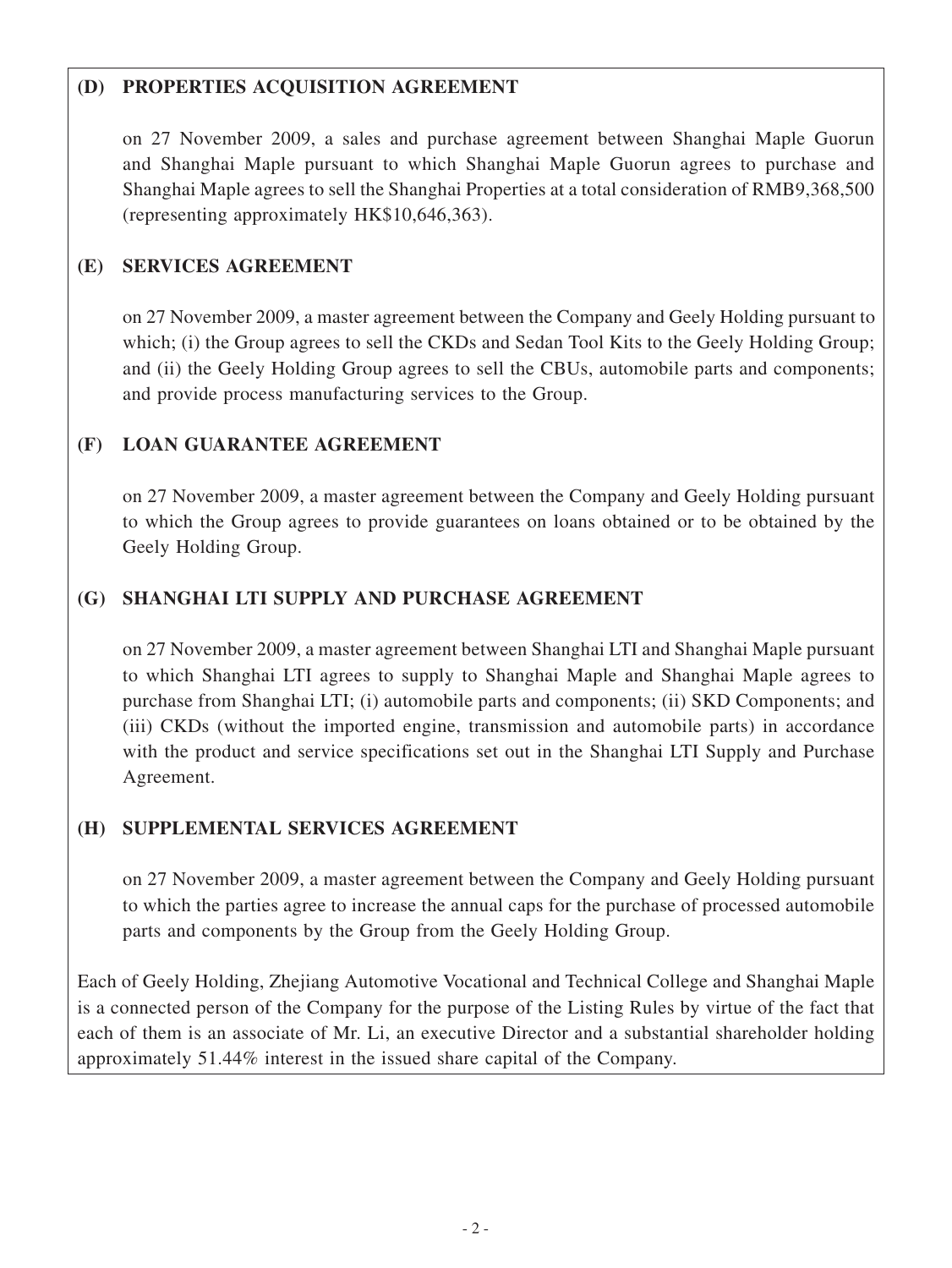Accordingly, the Services Agreement, the Loan Guarantee Agreement, the Lease Agreement, the Supplemental Services Agreement, the Imported Parts Purchase Agreement and the Shanghai LTI Supply and Purchase Agreement constitute continuing connected transactions of the Company pursuant to Rule 14A.14 of the Listing Rules. The Assets Transfer Agreement and the Properties Acquisition Agreement and the transactions contemplated thereunder constitute connected transactions of the Company pursuant to Rule 14A.13 of the Listing Rules.

As the applicable percentage ratios for the Lease Agreement and the Imported Parts Purchase Agreement (together, the Exempted Continuing Connected Transactions) are less than 2.5% on an annual basis, the Exempted Continuing Connected Transactions are subject to the reporting and announcement requirements and the annual review requirements, but are exempt from Independent Shareholders' approval requirements under Chapter 14A of the Listing Rules. As the applicable percentage ratios for the Services Agreement, the Loan Guarantee Agreement, the Supplemental Services Agreement and the Shanghai LTI Supply and Purchase Agreement (together, the Non-exempted Continuing Connected Transactions) are expected to be higher than 2.5% on an annual basis, the Non-exempted Continuing Connected Transactions are subject to the reporting, announcement and Independent Shareholders' approval requirements and the annual review requirements under Chapter 14A of the Listing Rules. As one of the applicable percentage ratios for the Loan Guarantee Agreement exceeds 5% but less than 25% on an annual basis, the transactions under the Loan Guarantee Agreement constitutes a discloseable transaction of the Company under Chapter 14 of the Listing Rules.

As the applicable percentage ratios for the Connected Transactions are more than 0.1% but less than 2.5%, the Connected Transactions are subject to the reporting and announcement requirements but are exempt from Independent Shareholders' approval requirements under Chapter 14A.32 of the Listing Rules.

Mr. Li and his associates together hold 3,751,159,000 Shares (representing approximately 51.44% of the issued share capital of the Company) as at the date of this announcement, will abstain from voting for the resolutions to approve the Non-exempted Continuing Connected Transactions to be put forward at the EGM.

An Independent Board Committee has been established to advise the Independent Shareholders on whether or not the Non-exempted Continuing Connected Transactions (and the relevant annual caps) are fair and reasonable and in the interest of the Company and Independent Shareholders. An independent financial adviser will be appointed to advise the Independent Board Committee and the Independent Shareholders regarding the terms and conditions of the Non-exempted Continuing Connected Transactions (including the relevant annual caps).

A circular containing, *inter alia*, (a) further information about the Non-exempted Continuing Connected Transactions; (b) the letter of advice from the independent financial adviser to the Independent Board Committee and the Independent Shareholders; (c) the recommendation from the Independent Board Committee; and (d) a notice of the EGM will be despatched to the Shareholders as soon as practicable.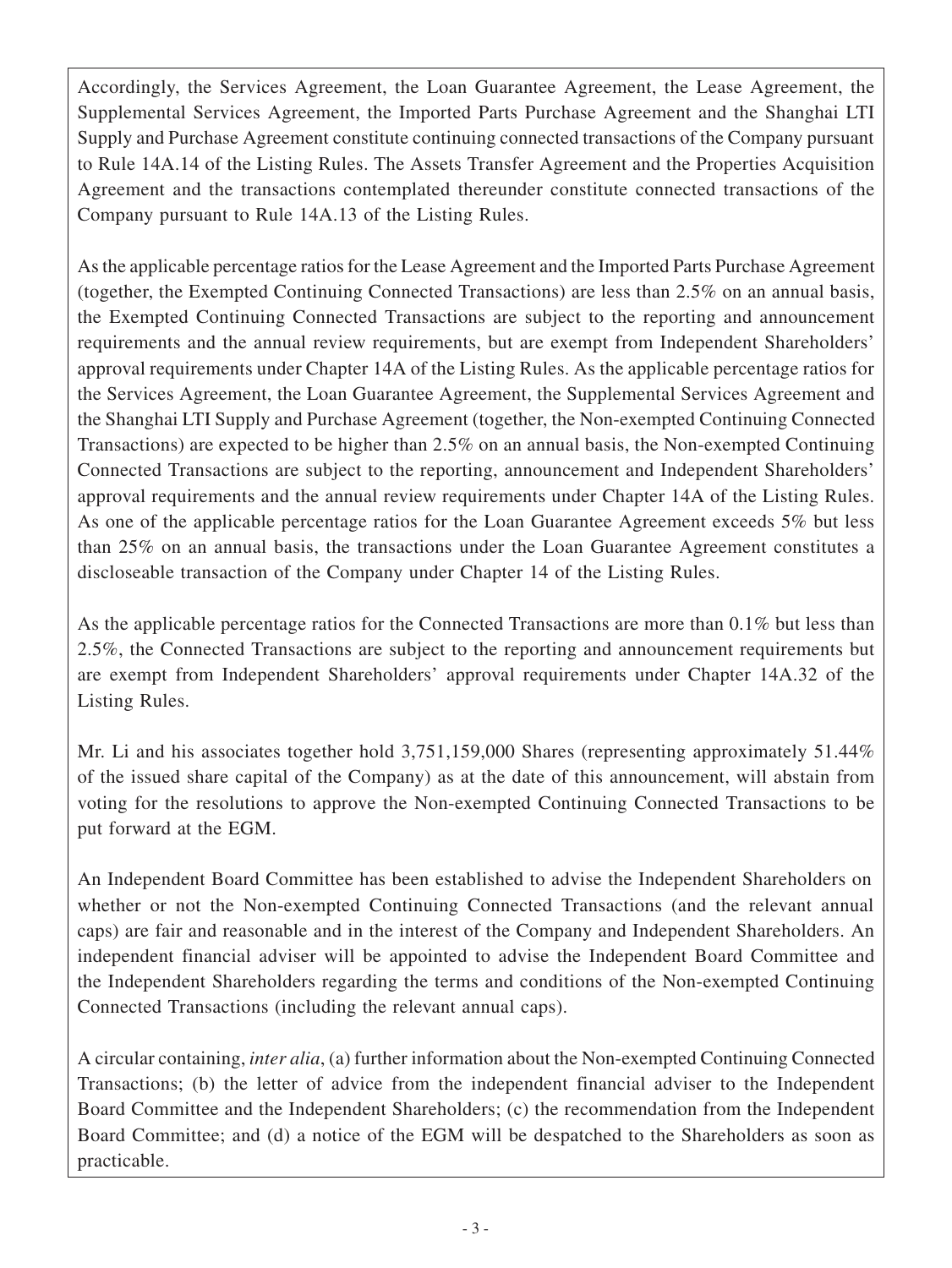## **EXEMPTED CONTINUING CONNECTED TRANSACTIONS AND CONNECTED TRANSACTIONS**

The following Exempted Continuing Connected Transactions are subject to reporting and announcement and the annual review requirements, but are exempt from Independent Shareholders' approval requirements under Chapter 14A of the Listing Rules. The transaction contemplated under the Lease Agreement is a renewal of an existing continuing connected transaction which will be expiring on 31 December 2009. The transaction contemplated under the Imported Parts Purchase Agreement is a new continuing connected transaction.

## **EXEMPTED CONTINUING CONNECTED TRANSACTIONS**

**(I) Lease Agreement**

| Date:                  | 27 November 2009                                                                                                                                                                                                                                                                                                                                                                                                  |
|------------------------|-------------------------------------------------------------------------------------------------------------------------------------------------------------------------------------------------------------------------------------------------------------------------------------------------------------------------------------------------------------------------------------------------------------------|
| <b>Parties:</b>        | The Company;<br>Geely Holding; and<br>Zhejiang Automotive Vocational and Technical College (formerly known<br>as Zhejiang Economic Management College)                                                                                                                                                                                                                                                            |
|                        | Each of Geely Holding and Zhejiang Automotive Vocational and Technical<br>College is a connected person of the Company for the purpose of the Listing<br>Rules by virtue of the fact that each of them is wholly-owned by Mr. Li<br>and his associates, and Mr. Li is an executive Director and a substantial<br>shareholder holding approximately 51.44% interest in the issued share<br>capital of the Company. |
| <b>Subject matter:</b> | Pursuant to the Lease Agreement, the Group agrees to lease the Properties<br>to the Geely Holding Group and Zhejiang Automotive Vocational and<br>Technical College.                                                                                                                                                                                                                                              |
| <b>Pricing basis:</b>  | The rent for the lands and buildings on the Properties for each month<br>shall be between RMB5 and RMB12 per square meter, which represents<br>the market rental charge for adjacent lands and buildings in the property<br>market.                                                                                                                                                                               |
| Term:                  | From 1 January 2010 to 31 December 2012.                                                                                                                                                                                                                                                                                                                                                                          |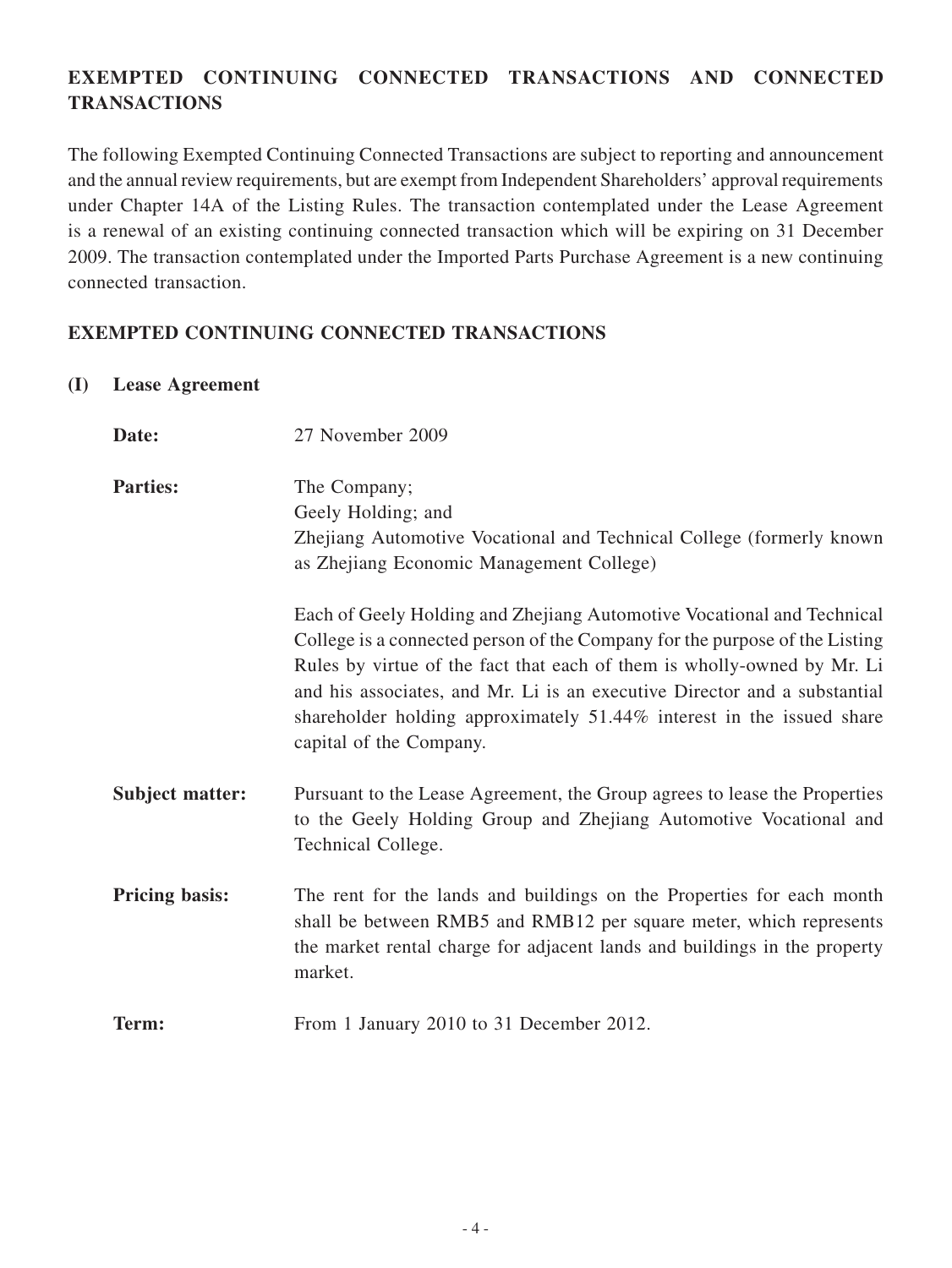## **Historical transaction amounts and annual caps**

The Company and Geely Holding entered into the Existing Lease Agreement on 17 September 2007 pursuant to which the Company agreed to lease some properties located in Zhejiang Province, the PRC to the Geely Holding Group and Zhejiang Automotive Vocational and Technical College. The Existing Lease Agreement has an original term commencing from the effective date of the Existing Lease Agreement to 31 December 2009. The Existing Lease Agreement was approved by the then Independent Shareholders at an extraordinary general meeting of the Company held on 22 November 2007.

The table below sets out the proposed annual caps for the rental payable by the Geely Holding Group and Zhejiang Automotive Vocational and Technical College to the Group for each of the three years ending 31 December 2010, 2011 and 2012:

|                                     | <b>Historical</b><br>amount<br>for the<br>year<br>ended<br>31 December | <b>Historical</b><br>amount<br>for the<br>nine months<br>ended<br>30 September |                | <b>Estimated annual caps</b><br>for the year ending<br>31 December |                |
|-------------------------------------|------------------------------------------------------------------------|--------------------------------------------------------------------------------|----------------|--------------------------------------------------------------------|----------------|
|                                     | 2008                                                                   | 2009                                                                           | 2010           | 2011                                                               | 2012           |
|                                     | (Audited)                                                              | (Unaudited)                                                                    |                |                                                                    |                |
|                                     | '000                                                                   | 000'                                                                           | '000           | '000                                                               | '000           |
| Rental payable by                   | RMB5,578                                                               | RMB5,632                                                                       | RMB10,194      | RMB10,194                                                          | RMB10,194      |
| the Geely Holding Group             | (equivalent to                                                         | (equivalent to                                                                 | (equivalent to | (equivalent to                                                     | (equivalent to |
| and Zhejiang Automotive             | approximately                                                          | approximately                                                                  | approximately  | approximately                                                      | approximately  |
| Vocational and Technical<br>College | HK\$6,339)                                                             | HK\$6,400)                                                                     | HK\$11,584)    | HK\$11,584)                                                        | HK\$11,584)    |
| Approved annual cap amount          | RMB16,024                                                              | RMB16,024                                                                      | N/A            | N/A                                                                | N/A            |
| for the two financial years         | (equivalent to                                                         | (equivalent to                                                                 | N/A            | N/A                                                                | N/A            |
| ending 31 December 2009             | approximately                                                          | approximately                                                                  |                |                                                                    |                |
| (1000)                              | HK\$18,210)                                                            | HK\$18,210)                                                                    |                |                                                                    |                |

As the Group only completed a restructuring to acquire additional interests in its PRC subsidiaries on 1 July 2008 (details of which are set out in the Company's circular dated 31 October 2007 and the Company's announcement dated 4 July 2008), the aforementioned transactions have only constituted continuing connected transactions of the Company for the purpose of the Listing Rules since 1 July 2008. It is noted in the above table that the historical amounts for the year ended 31 December 2008 and for the nine months ended 30 September 2009 were within their annual caps as approved by the then Independent Shareholders at an extraordinary general meetings of the Company held on 22 November 2007.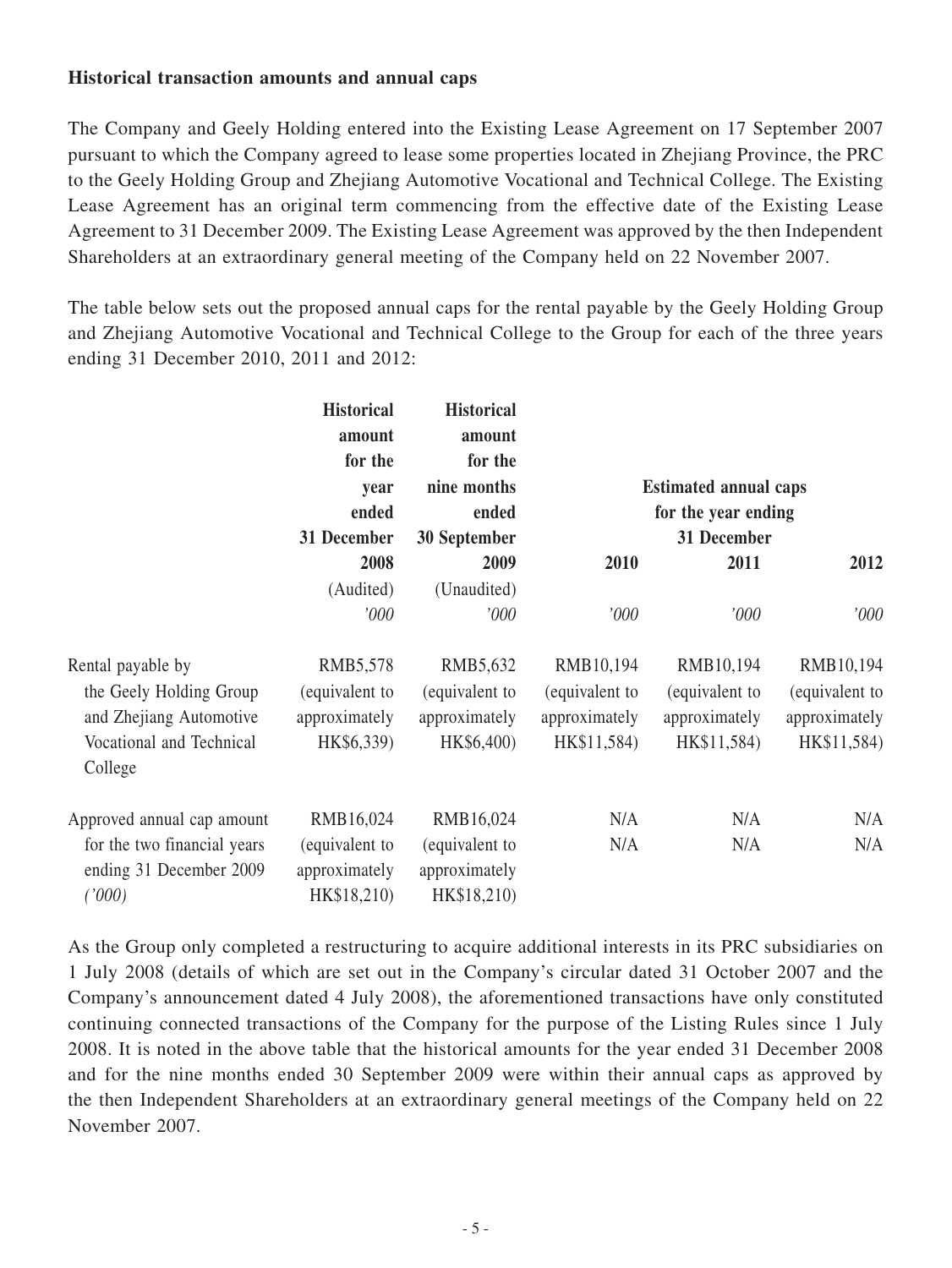The above proposed annual caps for the rental payable by the Geely Holding Group and Zhejiang Automotive Vocational and Technical College to the Group have been determined by the Directors with reference to the rental charge for adjacent lands and buildings in the local property market and the imported molding equipment situated in the Group's premises for the process manufacturing services under the Services Agreement. The Directors (including the independent non-executive Directors) are of the view that terms of the Lease Agreement, including its annual caps, are fair and reasonable and are in the interest of the Company and the Shareholders as a whole.

The Directors (including the independent non-executive Directors) estimate that apart from the lands and buildings located in Linhai and Luqiao, Zhejiang Province, the PRC, additional lands and buildings located in other regions within the PRC will be rented by the Group to Geely Holding Group and Zhejiang Automotive Vocational and Technical College in years 2010, 2011 and 2012. Accordingly, there will be a significant increase in the proposed annual cap amounts involved in the continuing connected transactions set out in the Lease Agreement for the three years ending 31 December 2012.

#### **(II) Imported Parts Purchase Agreement**

| Date:                  | 27 November 2009                                                                                                                                                                                                                                                                                                                                                                            |
|------------------------|---------------------------------------------------------------------------------------------------------------------------------------------------------------------------------------------------------------------------------------------------------------------------------------------------------------------------------------------------------------------------------------------|
| <b>Parties:</b>        | Shanghai Maple Auto Sales; and<br>Shanghai Maple                                                                                                                                                                                                                                                                                                                                            |
|                        | Shanghai Maple Auto Sales is an indirect 91%-owned subsidiary of the<br>Company.                                                                                                                                                                                                                                                                                                            |
|                        | Shanghai Maple is a connected person of the Company for the purpose of<br>the Listing Rules by virtue of the fact that Shanghai Maple is beneficially<br>owned as to 100% by Mr. Li and his associates; and Mr. Li is an executive<br>Director and a substantial shareholder holding approximately 51.44%<br>interest in the issued share capital of the Company.                           |
| <b>Subject matter:</b> | Pursuant to the Imported Parts Purchase Agreement, Shanghai Maple Auto<br>Sales agrees to purchase imported TX4 after-sales car parts from Shanghai<br>Maple.                                                                                                                                                                                                                               |
| <b>Pricing basis:</b>  | The automobile parts and components to be supplied by the Shanghai Maple<br>shall be based on the original purchase cost plus the relevant procurement<br>$cost(s)$ , being the actual cost $(s)$ incurred in the procurement process by<br>Shanghai Maple. The procurement cost is subject to a maximum amount of<br>5% of the sum of the original purchase cost and the procurement cost. |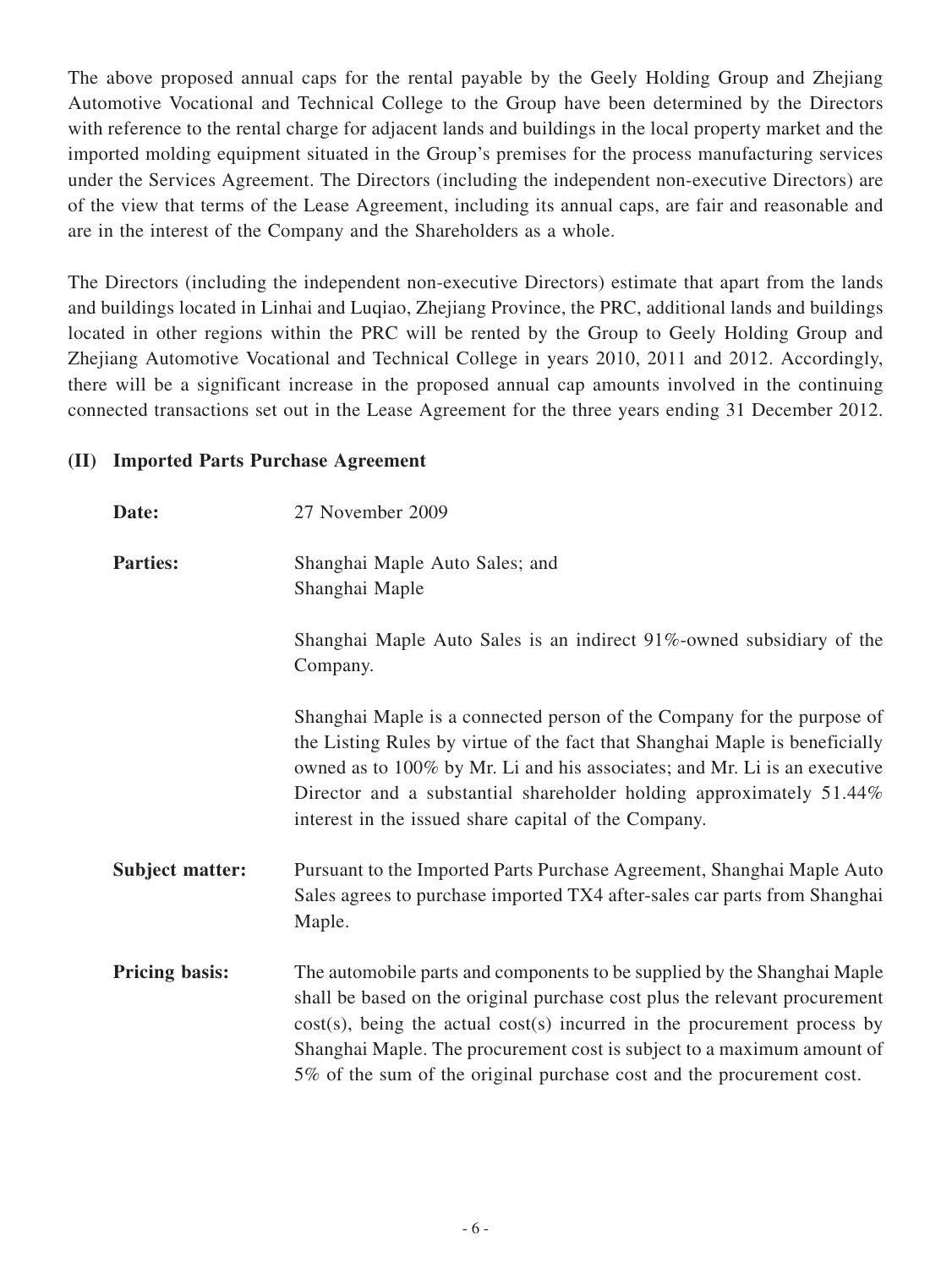**Terms:** From 1 January 2010 to 31 December 2020.

The Directors (including the independent non-executive Directors) consider that as the Imported Parts Purchase Agreement is essential to the core operation of the Group, it is to the benefit of the Company to have a term of the Imported Parts Purchase Agreement of more than 3 years.

The Company will, in compliance with the Listing Rules, make further announcement and obtain approvals from Independent Shareholders (if necessary) in relation to the annual caps after their expiry as and when necessary.

## **Determination of proposed caps**

The table below sets out the proposed annual caps of the Imported Parts Purchase Agreement for each of the three years ending 31 December 2010, 2011 and 2012:

|                                          | Proposed annual caps<br>for the year ending<br>31 December |                              |                              |
|------------------------------------------|------------------------------------------------------------|------------------------------|------------------------------|
|                                          | 2010<br>2011                                               |                              |                              |
|                                          | '000                                                       | '000                         | '000                         |
| <b>Imported Parts Purchase Agreement</b> |                                                            |                              |                              |
| - Purchases of TX4 after-sales parts     | RMB20,000                                                  | RMB30,000                    | RMB40,000                    |
| by Shanghai Maple Auto Sales from        | (equivalent to                                             | equivalent to                | equivalent to                |
| Shanghai Maple                           | approximately<br>HK\$22,728)                               | approximately<br>HK\$34,092) | approximately<br>HK\$45,456) |

The above proposed annual caps for the Imported Parts Purchase Agreement have been determined by the Directors with reference to the projected units of TX4 model expected to require after-sales servicing and the estimated procurement costs of TX4 after-sales parts for Shanghai Maple.

Rule 14A.35(1) of the Listing Rules provides, in relation to non-exempt continuing connected transactions, that, *inter alia*, under special circumstances where the nature of the transaction requires the agreement to be of a duration longer than three (3) years, the independent financial adviser to the Company will be required to explain why a longer period for the agreement is required and to confirm that it is normal business practice for agreements of such type to be of such duration. Such opinion will be included in the advice from the independent financial adviser to the Independent Board Committee and the Independent Shareholders.

The Directors (including the independent non-executive Directors) are of the view that terms of the Imported Parts Purchase Agreement, including its annual caps, are fair and reasonable and are in the interest of the Company and the Shareholders as a whole.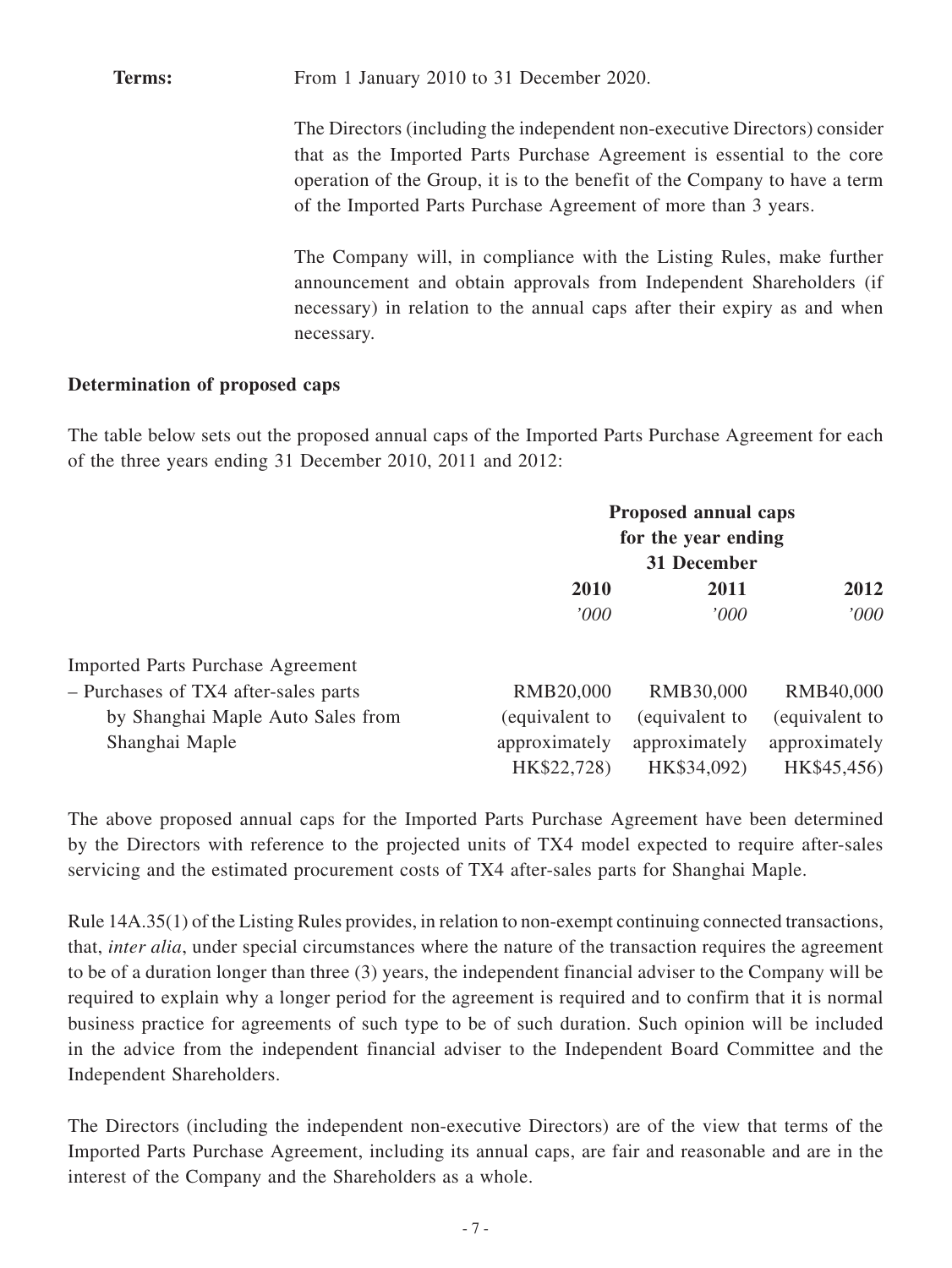## **CONNECTED TRANSACTIONS**

The following Connected Transactions are subject to reporting and announcement but are exempt from Independent Shareholders' approval requirements under Chapter 14A.32 of the Listing Rules.

## **(I) Assets Transfer Agreement**

| Date:                  | 27 November 2009                                                                                                                                                                                                                                                                                                                                                                                                                                                                                                                                                                                                   |
|------------------------|--------------------------------------------------------------------------------------------------------------------------------------------------------------------------------------------------------------------------------------------------------------------------------------------------------------------------------------------------------------------------------------------------------------------------------------------------------------------------------------------------------------------------------------------------------------------------------------------------------------------|
| <b>Parties:</b>        | The Company; and<br>Geely Holding                                                                                                                                                                                                                                                                                                                                                                                                                                                                                                                                                                                  |
|                        | Geely Holding is a connected person of the Company for the purpose of<br>the Listing Rules by virtue of the fact that Geely Holding is wholly-owned<br>by Mr. Li and his associates, and Mr. Li is an executive Director and a<br>substantial shareholder holding approximately 51.44% interest in the issued<br>share capital of the Company.                                                                                                                                                                                                                                                                     |
| <b>Subject matter:</b> | Pursuant to the Assets Transfer Agreement, the Group agrees to transfer<br>the Assets for Sale to Geely Holding Group and Geely Holding Group<br>agrees to transfer the Assets for Purchase to the Group.                                                                                                                                                                                                                                                                                                                                                                                                          |
|                        | No profit was attributable to the Assets for Purchase or Assets for Sale for<br>the two financial years ended 31 December 2008.                                                                                                                                                                                                                                                                                                                                                                                                                                                                                    |
|                        | The loss on disposal for the Assets for Sale amounts to approximately<br>RMB3,744,455 (equivalent to approximately HK\$4,255,199). Such loss<br>was calculated based on the difference between the consideration paid<br>and the net book value of the Assets for Sale as at 31 October 2009 of<br>RMB90,617,077 (equivalent to approximately HK\$102,977,246) as shown<br>in the unaudited management accounts prepared in accordance with the<br>PRC generally accepted accounting principles. Proceeds from the disposal<br>of the Assets for Sale will be applied towards the working capital of the<br>Group. |
|                        | The original purchase cost of the Assets for Purchase was RMB363 954 540                                                                                                                                                                                                                                                                                                                                                                                                                                                                                                                                           |

The original purchase cost of the Assets for Purchase was RMB363,954,540 (equivalent to approximately HK\$413,597,939).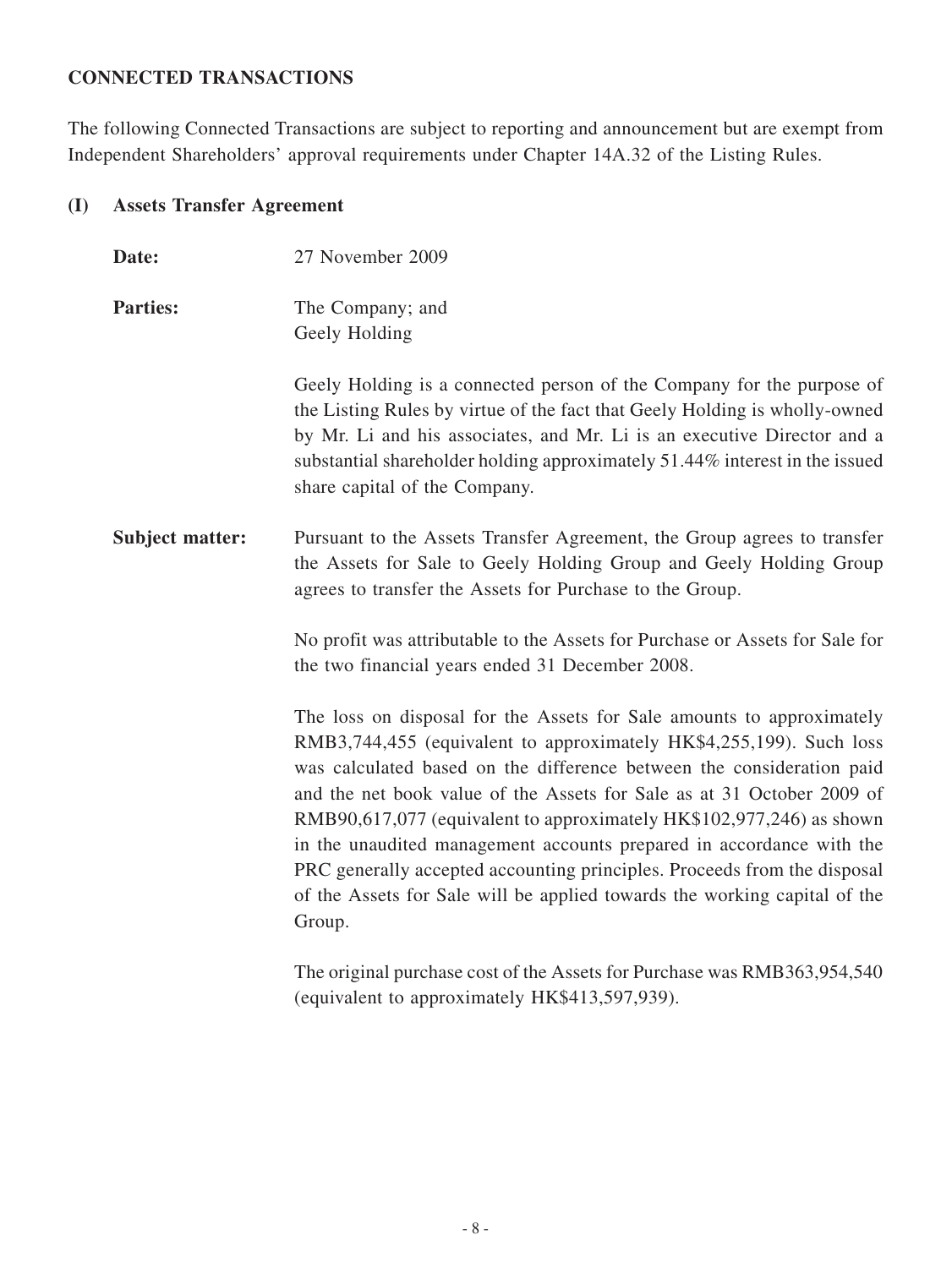#### **Consideration:** (*i) Assets for Sale:*

RMB86,872,622 (equivalent to approximately HK\$98,722,048). The consideration has been arrived at after arm's length negotiations between the Company and Geely Holding with reference to the appraised value for the Assets for Sale of RMB86,872,622 (equivalent to approximately HK\$98,722,048) as at 31 October 2009 prepared by Shanghai Wan Long Assets Evaluation Co., Ltd and Taizhou Zhongtian Assets Evaluation Co., Ltd., the independent valuers, using cost approach, which will be satisfied in cash upon the passing of the title of the relevant assets being transferred.

*(ii) Assets for Purchase:*

RMB128,546,383 (equivalent to approximately HK\$146,080,110).

The consideration has been arrived at after arm's length negotiations between the Company and Geely Holding with reference to the aggregate net asset values of the Assets for Purchase of RMB128,546,383 (equivalent to approximately HK\$146,080,110) as at the respective estimated dates of transfer. As at 31 October 2009, the net asset value of the Assets for Purchase was RMB224,898,146 (equivalent to approximately HK\$255,574,253) which will be subject to straightline depreciation from then onwards up to the respective estimated dates of transfer according to the Group's accounting policy. The consideration is to be satisfied by the Company in cash upon the passing of the title of the relevant assets being transferred. The Group intends to finance the acquisition out of its internal resources.

As the consideration for the Assets for Sale is based on the total appraised value prepared by independent valuers and the consideration for the Assets for Purchase is based on the aggregate net asset values as at the estimated dates of transfer which is lower than the total original purchase cost, the Directors (including the independent non-executive Directors) consider that the terms of the Assets Transfer Agreement are on normal commercial terms, fair and reasonable and are in the interests of the Company and the Shareholders as a whole.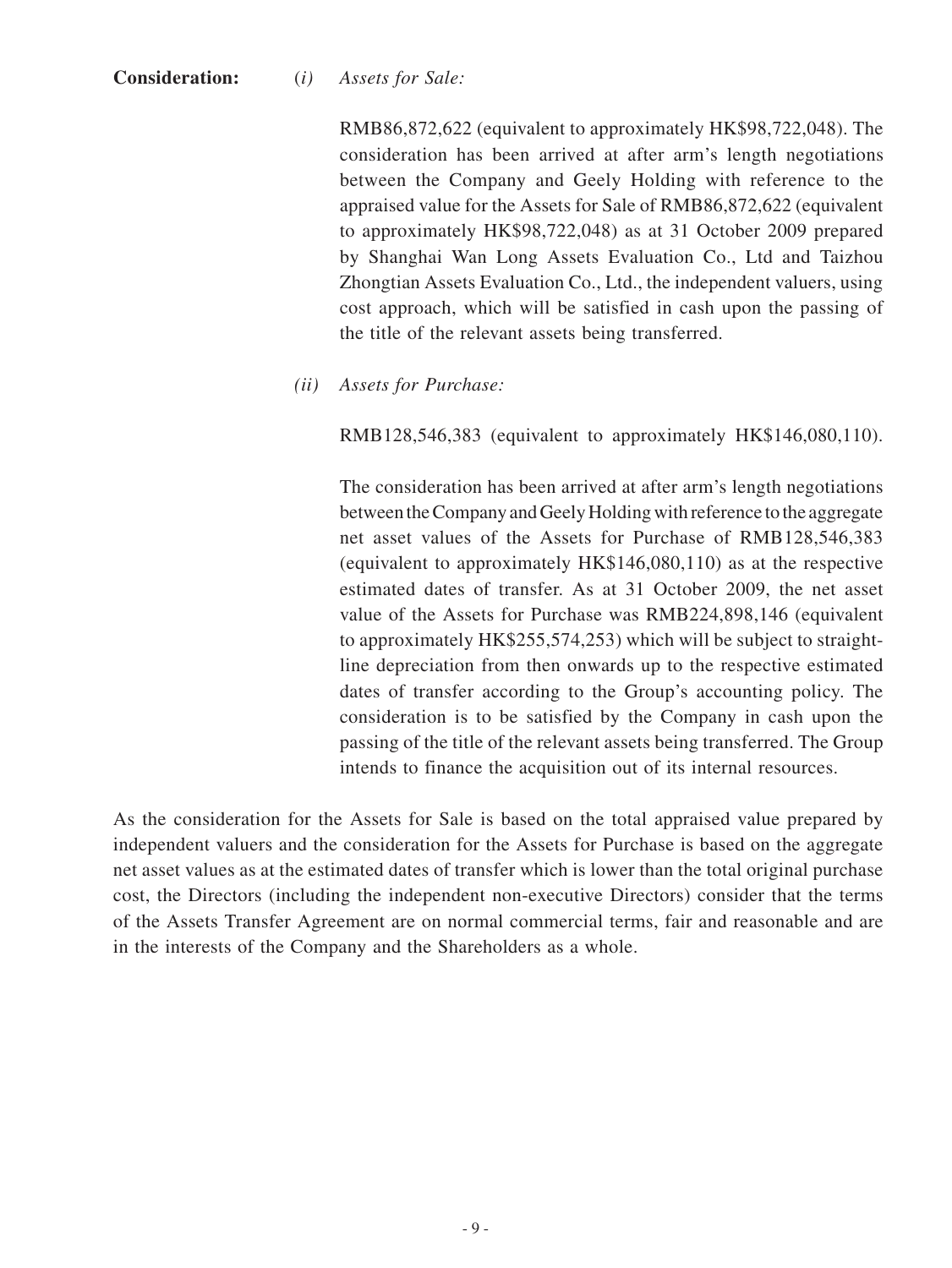#### **(II) Properties Acquisition Agreement**

| Date:                  | 27 November 2009                                                                                                                                                                                                                                                                                                                                                                |
|------------------------|---------------------------------------------------------------------------------------------------------------------------------------------------------------------------------------------------------------------------------------------------------------------------------------------------------------------------------------------------------------------------------|
| <b>Parties:</b>        | Shanghai Maple Guorun; and<br>Shanghai Maple                                                                                                                                                                                                                                                                                                                                    |
|                        | Shanghai Maple Guorun is an indirect 91%-owned subsidiary of the<br>Company.                                                                                                                                                                                                                                                                                                    |
|                        | Shanghai Maple is a connected person of the Company for the purpose of<br>the Listing Rules by virtue of the fact that Shanghai Maple is beneficially<br>owned as to 100% by Mr. Li and his associates; and Mr. Li is an executive<br>Director and a substantial shareholder holding approximately 51.44%<br>interest in the issued share capital of the Company.               |
| <b>Subject matter:</b> | Shanghai Maple Guorun agrees to buy Shanghai Properties from Shanghai<br>Maple.                                                                                                                                                                                                                                                                                                 |
|                        | Shanghai Properties are currently leased to Shanghai Maple Guorun<br>for use as staff quarter at zero cost. No profit was attributable to the<br>Shanghai Properties for the two financial years ended 31 December 2007<br>and 2008.                                                                                                                                            |
| <b>Consideration:</b>  | RMB9,368,500 (equivalent to approximately HK\$10,646,363).                                                                                                                                                                                                                                                                                                                      |
|                        | The consideration has been arrived at after arm's length negotiations<br>between Shanghai Maple Guorun and Shanghai Maple with reference to<br>the net asset value of the Shanghai Properties of RMB9,368,500 (equivalent<br>to approximately HK\$10,646,363) as at 31 October 2009, which will be<br>satisfied in cash by Shanghai Maple Guorun out of its internal resources. |
|                        | The original acquisition cost of the Shanghai Properties by Shanghai Maple<br>was RMB10,386,497 (equivalent to approximately HK\$11,803,215).                                                                                                                                                                                                                                   |

As the consideration for the acquisition of the Shanghai Properties is lower than the appraised value of RMB9,984,000 (equivalent to approximately HK\$11,345,818) of the Shanghai Properties as at 31 October 2009 carried out by Shanghai Wan Long Assets Evaluation Co., Ltd, an independent valuer, using cost approach, the Directors (including the independent non-executive Directors) consider that the terms of the Properties Acquisition Agreement are on normal commercial terms, fair and reasonable and are in the interests of the Company and the Shareholders as a whole.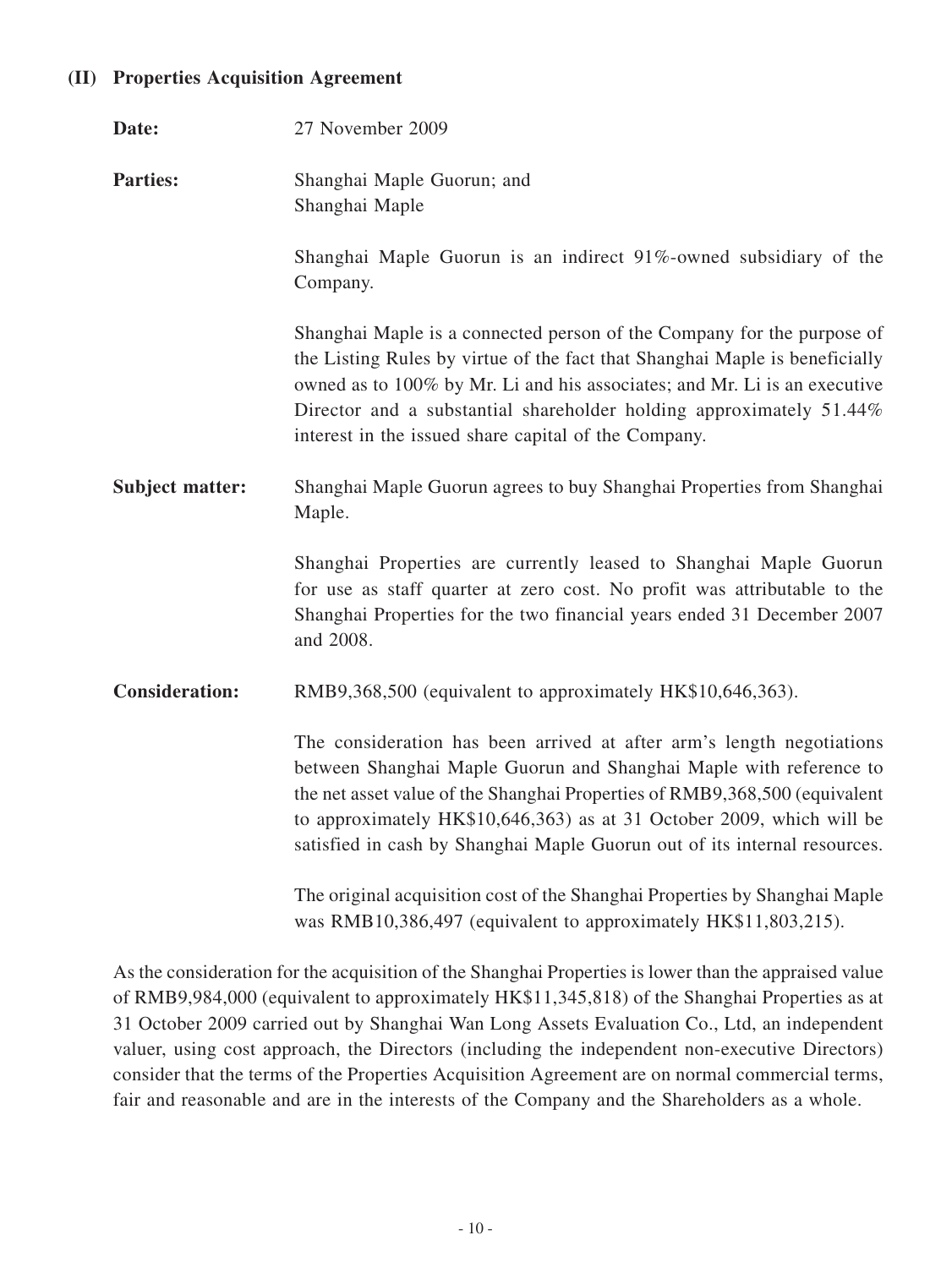## **NON-EXEMPTED CONTINUING CONNECTED TRANSASCTIONS**

The following Non-exempted Continuing Connected Transactions are subject to reporting, announcement and Independent Shareholders' approval requirements and the annual review requirements under Chapter 14A of the Listing Rules. The transactions contemplated under the Services Agreement and the Loan Guarantee Agreement are renewals of existing continuing connected transactions which will all be expiring on 31 December 2009. The transaction contemplated under the Shanghai LTI Supply and Purchase Agreement is a new continuing connected transaction. The Supplemental Services Agreement is a supplemental agreement to the Existing August 09 Services Agreement.

#### **(I) Services Agreement**

| Date:           | 27 November 2009                                                                                                                                                                                                                                                                                                                                                                                                                                                                                                               |
|-----------------|--------------------------------------------------------------------------------------------------------------------------------------------------------------------------------------------------------------------------------------------------------------------------------------------------------------------------------------------------------------------------------------------------------------------------------------------------------------------------------------------------------------------------------|
| <b>Parties:</b> | The Company; and<br>Geely Holding                                                                                                                                                                                                                                                                                                                                                                                                                                                                                              |
|                 | Geely Holding is a connected person of the Company for the purpose of<br>the Listing Rules by virtue of the fact that Geely Holding is wholly-owned<br>by Mr. Li and his associates, and Mr. Li is an executive Director and a<br>substantial shareholder holding approximately 51.44% interest in the issued<br>share capital of the Company.                                                                                                                                                                                 |
| Term:           | From 1 January 2010 or the date of obtaining the Independent Shareholders'<br>approval at the EGM (whichever the later) to 31 December 2020. The<br>Directors (excluding the independent non-executive Directors whose view<br>will be given after taking into account the advice from the independent<br>financial adviser) consider that as the Services Agreement is essential to<br>the core operation of the Group, it is to the benefit of the Company to have<br>a term of the Services Agreement of more than 3 years. |
|                 | The Company will, in compliance with the Listing Rules, make further<br>announcement and obtain approvals from Independent Shareholders (if<br>necessary) in relation to the annual caps after their expiry as and when<br>necessary.                                                                                                                                                                                                                                                                                          |

## **Condition precedent for the Services Agreement**

Completion of the Services Agreement is conditional upon the passing of an ordinary resolution by the Independent Shareholders at the EGM to approve the Services Agreement.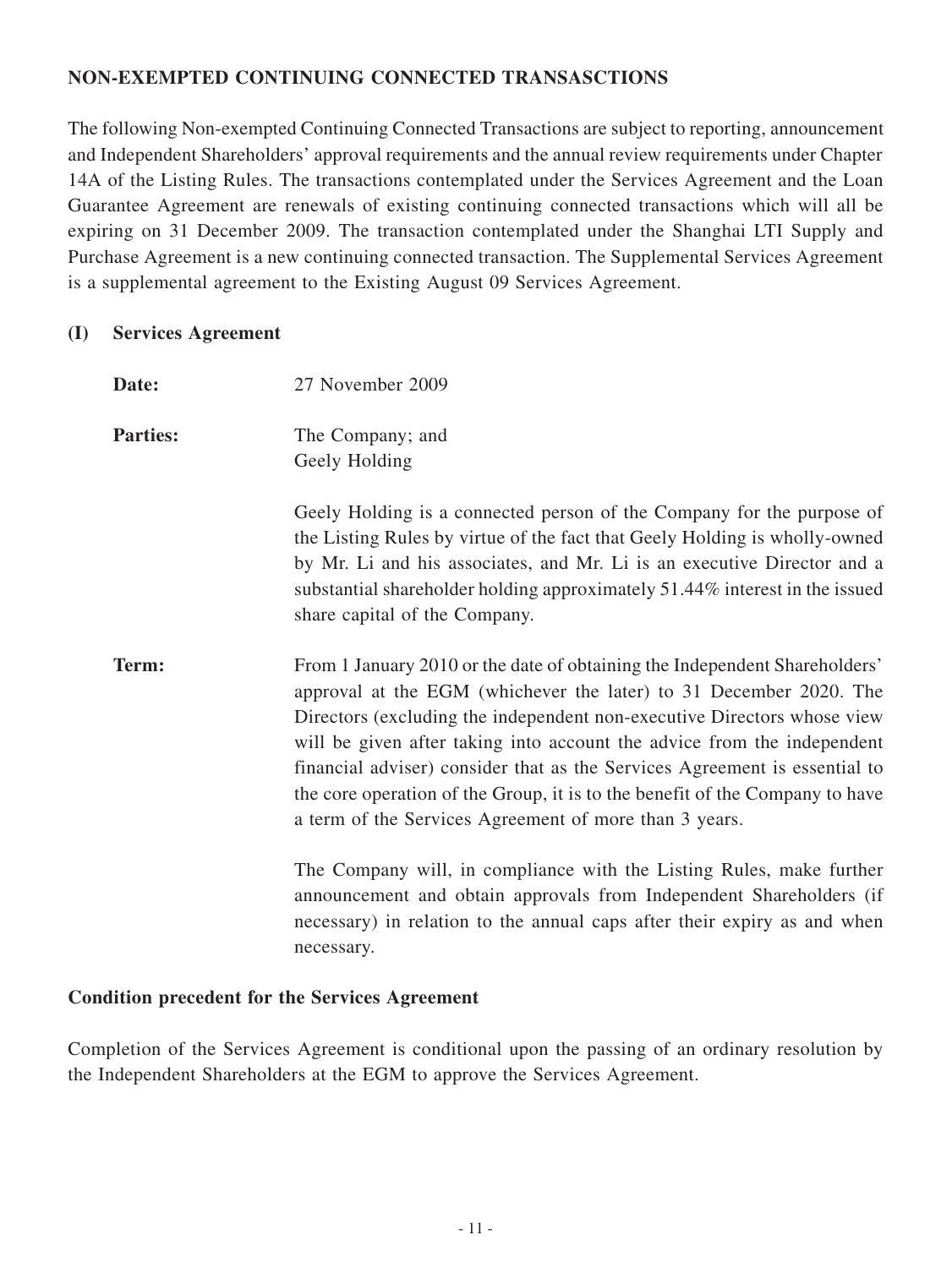If the above condition has not been fulfilled on or before 31 December 2009 (or such later date as the parties may agree in writing), the Services Agreement will lapse and all the obligations and liabilities of the parties to the Services Agreement will cease and terminate.

## *(i) Sales of CKDs and Sedan Tool Kits from the Group to the Geely Holding Group*

- **Subject matter:** Pursuant to the Services Agreement, the Group agrees to supply to the Geely Holding Group, CKDs and Sedan Tool Kits in accordance with the product specifications set out in the Services Agreement. During the course of the Services Agreement, the Geely Holding Group may request additional services other than the aforesaid services from the Group. The additional services, subject to the Group's ability in providing the requested services based on normal commercial terms to be determined by the parties to the Services Agreement on an arm's length basis and compliance with the Listing Rules, shall be related to services that might occur in the process of manufacturing of CKDs and Sedan Tool Kits for new models in the future.
- **Pricing basis:** Pursuant to the Services Agreement, the CKDs, depending on the specifications and models, shall be sold to the Geely Holding Group based on the selling price of the sedans to end customers less distribution costs, costs of Sedan Tool Kits, the PRC taxes, mainly the consumption tax, and costs of other necessary and reasonable expenses. The Sedan Tool Kits to be supplied by the Group to the Geely Holding Group shall be based on the cost of the Sedan Tool Kits to the Group. Such pricing basis pursuant to the Services Agreement was determined by the parties on normal commercial terms as the Sedan Tool Kits will be sold back to the Group for distribution to the end customers.

#### **Historical transaction amounts and annual caps**

The Company and Geely Holding entered into the Existing Services Agreement on 17 September 2007 pursuant to which the Group agreed to sell the CKDs and Sedan Tool Kits to the Geely Holding Group. The Existing Services Agreement has an original term commencing from the effective date of the Existing Services Agreement to 31 December 2009. The Existing Services Agreement was approved by the then Independent Shareholders at an extraordinary general meeting of the Company held on 22 November 2007.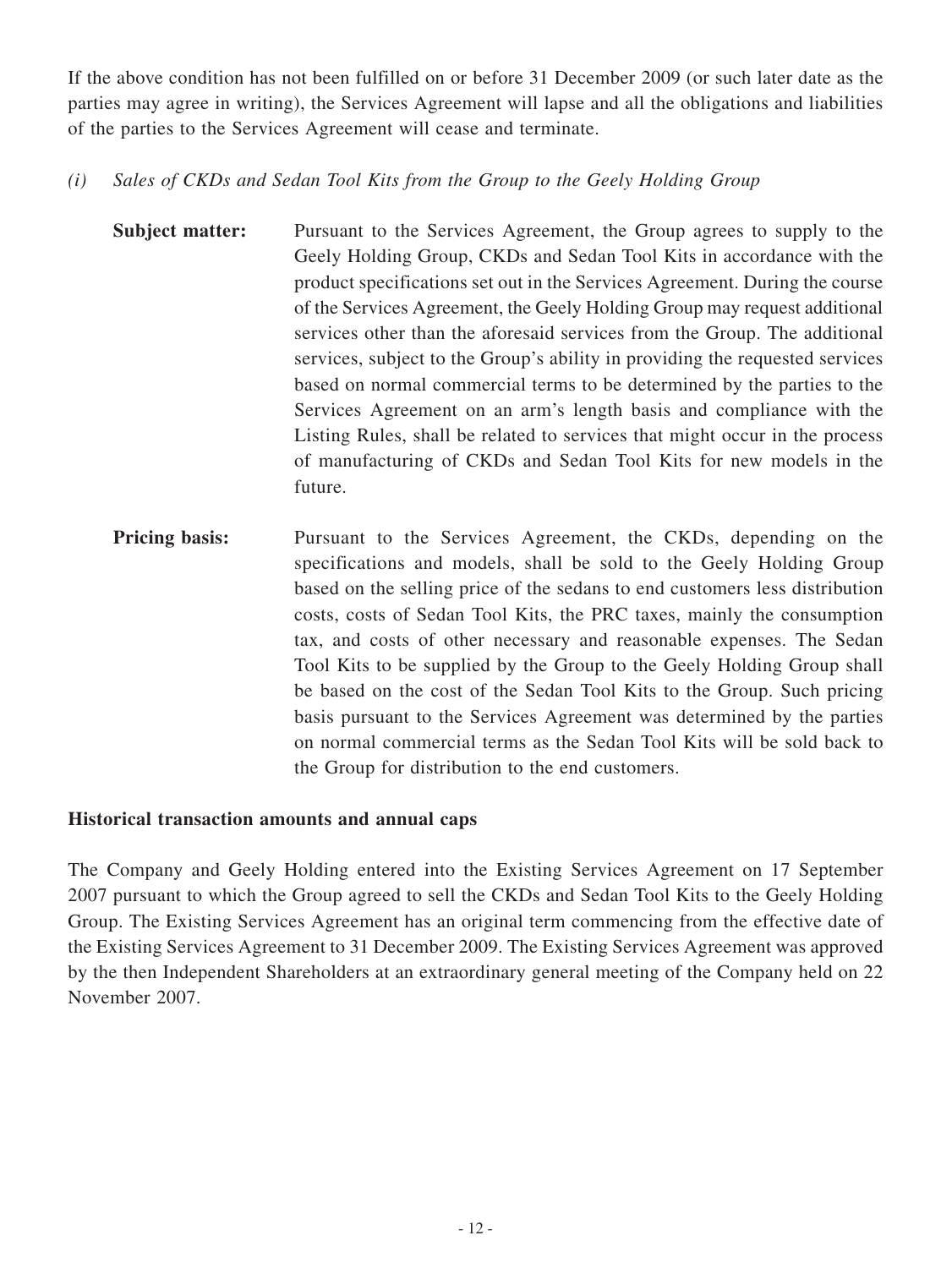The table below sets out the historical transactions and the proposed annual caps for the sales of CKDs and Sedan Tool Kits pursuant to the Services Agreement for each of the three years ending 31 December 2010, 2011 and 2012:

|                             | <b>Historical</b>               | <b>Historical</b> |                |                                                                |                |
|-----------------------------|---------------------------------|-------------------|----------------|----------------------------------------------------------------|----------------|
|                             | amount                          | amount            |                |                                                                |                |
|                             | for the                         | for the           |                |                                                                |                |
|                             | year                            | nine months       |                | <b>Estimated annual caps</b>                                   |                |
|                             | ended                           | ended             |                | for the year ending                                            |                |
|                             | 31 December                     | 30 September      |                | 31 December                                                    |                |
|                             | 2008                            | 2009              | 2010           | 2011                                                           | 2012           |
|                             | (Audited)                       | (Unaudited)       |                |                                                                |                |
|                             | '000                            | '000              | '000           | '000                                                           | '000           |
| Sales of CKDs               | RMB3,200,865                    |                   |                | RMB7,773,105 RMB22,595,838 RMB34,097,304 RMB46,942,998         |                |
|                             | (equivalent to                  | (equivalent to    | (equivalent to | (equivalent to                                                 | (equivalent to |
|                             | approximately                   | approximately     | approximately  | approximately                                                  | approximately  |
|                             | HK\$3,637,463)                  |                   |                | HK\$8,833,357) HK\$25,677,910) HK\$38,748,176) HK\$53,346,023) |                |
| Approved annual cap amount  | RMB10,275,245 RMB12,707,335     |                   | N/A            | N/A                                                            | N/A            |
| for the two financial years | (equivalent to                  | (equivalent to    | N/A            | N/A                                                            | N/A            |
| ending 31 December 2009     | approximately                   | approximately     |                |                                                                |                |
| (1000)                      | HK\$11,676,788) HK\$14,440,615) |                   |                |                                                                |                |
| Sales of Sedan Tool Kits    | RMB7,691                        | RMB2,247          | RMB25,825      | RMB35,370                                                      | RMB47,475      |
|                             | (equivalent to                  | (equivalent to    | (equivalent to | (equivalent to                                                 | (equivalent to |
|                             | approximately                   | approximately     | approximately  | approximately                                                  | approximately  |
|                             | HK\$8,740)                      | HK\$2,553)        | HK\$29,348)    | HK\$40,194)                                                    | HK\$53,951)    |
| Approved annual cap amount  | RMB13,125                       | RMB16,500         | N/A            | N/A                                                            | N/A            |
| for the two financial years | (equivalent to                  | (equivalent to    | N/A            | N/A                                                            | N/A            |
| ending 31 December 2009     | approximately                   | approximately     |                |                                                                |                |
| (1000)                      | HK\$14,915)                     | HK\$18,751)       |                |                                                                |                |
| Total:                      | RMB3,208,556                    |                   |                | RMB7,775,352 RMB22,621,663 RMB34,132,674 RMB46,990,473         |                |
|                             | (equivalent to                  | (equivalent to    | (equivalent to | (equivalent to                                                 | (equivalent to |
|                             | approximately                   | approximately     | approximately  | approximately                                                  | approximately  |
|                             | HK\$3,646,203)                  |                   |                | HK\$8,835,910) HK\$25,707,258) HK\$38,788,371) HK\$53,399,974) |                |
|                             |                                 |                   |                |                                                                |                |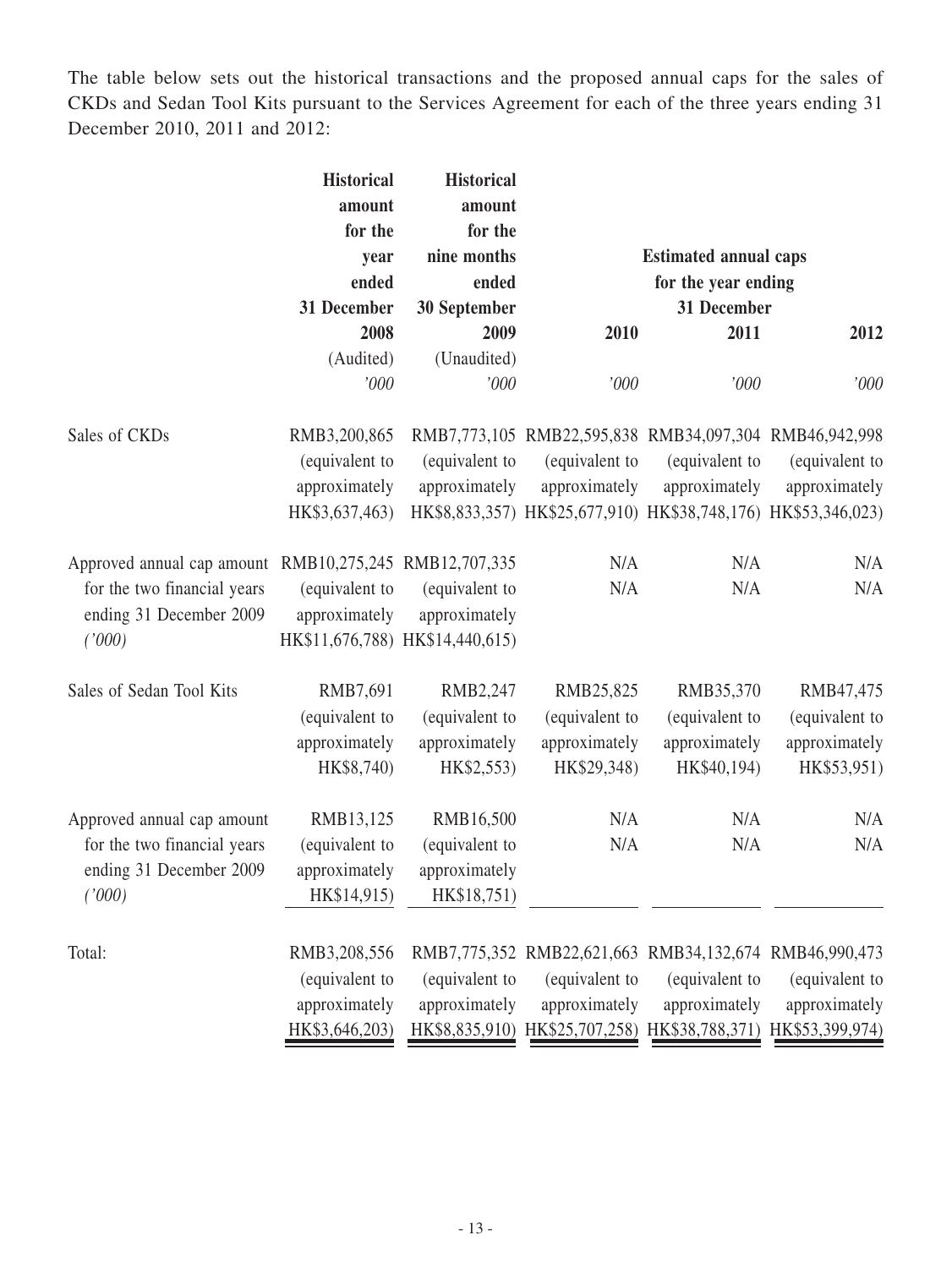As the Group only completed a restructuring to acquire additional interests in its PRC subsidiaries on 1 July 2008 (details of which are set out in the Company's circular dated 31 October 2007 and the Company's announcement dated 4 July 2008), the aforementioned transactions have only constituted continuing connected transactions of the Company for the purpose of the Listing Rules since 1 July 2008. It is noted in the above table that the historical amounts for the year ended 31 December 2008 and for the nine months ended 30 September 2009 were within their annual caps as approved by the then Independent Shareholders at an extraordinary general meeting of the Company held on 22 November 2007.

The above proposed annual caps for the purchases of CKDs by the Geely Holding Group from the Group have been determined by the Directors with reference to the historical transaction amounts; the projected units of sedan to be sold based on the sales budget of the Group, the number of new models to be introduced in the market and the estimated selling price per sedan less the distribution costs, estimated unit cost of Sedan Tool Kits, the PRC taxes, mainly the consumption tax per sedan, and the estimated costs of other necessary and reasonable expenses.

The above proposed annual caps for the purchases of Sedan Tool Kits by the Geely Holding Group from the Group have been determined by the Directors with reference to the historical transaction amounts; the projected units of sedan to be sold based on the sales budget of the Group; and the estimated unit cost of Sedan Tool Kits to the Group.

- *(ii) Sales of CBUs, automobile parts and components; and provision of process manufacturing services from the Geely Holding Group to the Group*
	- **Subject matter:** Pursuant to the Services Agreement, the Geely Holding Group agrees to sell to the Group the CBUs, automobile parts and components; and provide process manufacturing services to the Group in accordance with the product and service specifications set out in the Services Agreement.
	- **Pricing basis:** Pursuant to the Services Agreement, the CBUs, depending on the models, shall be sold to the Group based on the selling price of the sedans to end customers less distribution costs. The automobile parts and components to be supplied by the Geely Holding Group shall be based on the original purchase cost plus the relevant procurement cost(s), being the actual cost(s) incurred in the procurement process by the Geely Holding Group. With regard to the process manufacturing services, the fee to be charged by the Geely Holding Group shall be based on the annual linear depreciation of the value of the imported molding equipment plus the actual cost incurred by Geely Holding Group for the process manufacturing services. Such pricing basis pursuant to the Services Agreement was determined by the parties on an arm's length basis.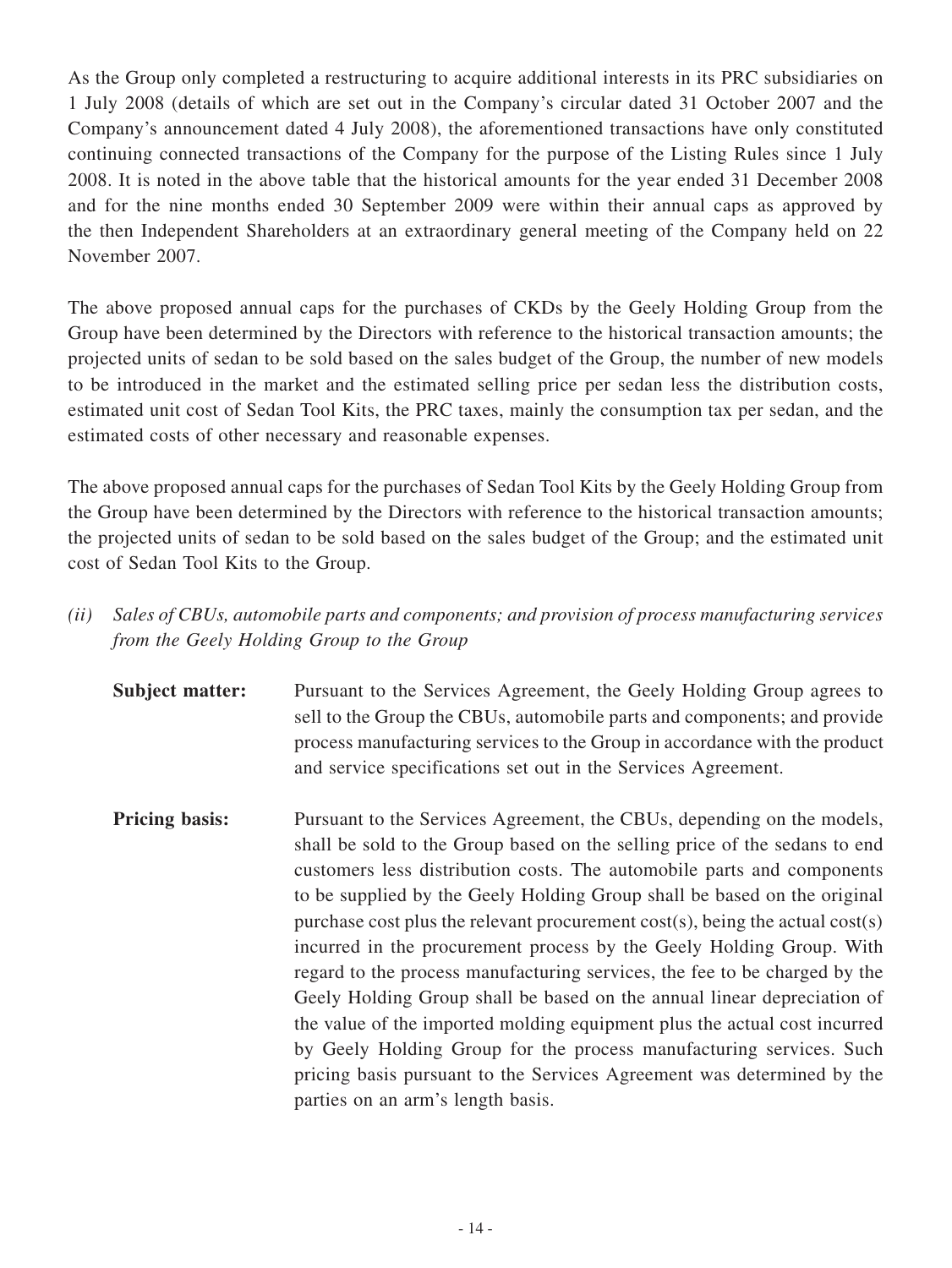### **Historical transaction amounts and annual caps**

The Company and Geely Holding entered into the Existing Services Agreement on 17 September 2007 pursuant to which Geely Holding Group agreed to sell the CBUs, automobile parts and components; and provide process manufacturing services to the Group. The Existing Services Agreement has an original term commencing from the effective date of the Existing Services Agreement to 31 December 2009. The Existing Services Agreement was approved by the then Independent Shareholders at an extraordinary general meeting of the Company held on 22 November 2007.

The table below sets out the historical amounts and the proposed annual caps for the purchases of CBUs, automobile parts and components and the process manufacturing services fees pursuant to the Services Agreement for each of the three years ending 31 December 2010, 2011 and 2012:

|                                                        | <b>Historical</b>               | <b>Historical</b> |                                                        |                              |                                                                |
|--------------------------------------------------------|---------------------------------|-------------------|--------------------------------------------------------|------------------------------|----------------------------------------------------------------|
|                                                        | amount                          | amount            |                                                        |                              |                                                                |
|                                                        | for the                         | for the           |                                                        |                              |                                                                |
|                                                        | year                            | nine months       |                                                        | <b>Estimated annual caps</b> |                                                                |
|                                                        | ended<br>ended                  |                   |                                                        | for the year ending          |                                                                |
|                                                        | 31 December                     | 30 September      |                                                        | 31 December                  |                                                                |
|                                                        | 2008                            | 2009              | 2010                                                   | 2011                         | 2012                                                           |
|                                                        | (Audited)                       | (Unaudited)       |                                                        |                              |                                                                |
|                                                        | '000                            | '000              | '000                                                   | '000                         | '000                                                           |
| Purchases of CBUs                                      | RMB3,906,663                    |                   | RMB8,619,530 RMB24,301,748 RMB36,905,446 RMB50,473,652 |                              |                                                                |
|                                                        | (equivalent to                  | (equivalent to    | (equivalent to                                         | (equivalent to               | (equivalent to                                                 |
|                                                        | approximately                   | approximately     | approximately                                          | approximately                | approximately                                                  |
|                                                        | HK\$4,439,532)                  |                   |                                                        |                              | HK\$9,795,234) HK\$27,616,506) HK\$41,939,349) HK\$57,358,258) |
| Approved annual cap amount RMB10,703,380 RMB13,236,807 |                                 |                   | N/A                                                    | N/A                          | N/A                                                            |
| for the two financial years                            | (equivalent to                  | (equivalent to    | N/A                                                    | N/A                          | N/A                                                            |
| ending 31 December 2009                                | approximately                   | approximately     |                                                        |                              |                                                                |
| (1000)                                                 | HK\$12,163,321) HK\$15,042,307) |                   |                                                        |                              |                                                                |
| Purchases of automobile                                | RMB2,581,268                    |                   | RMB4,390,871 RMB11,257,414 RMB11,746,054               |                              | RMB8,904,623                                                   |
| parts and components                                   | (equivalent to                  | (equivalent to    | (equivalent to                                         | (equivalent to               | (equivalent to                                                 |
|                                                        | approximately                   | approximately     | approximately                                          | approximately                | approximately                                                  |
|                                                        | HK\$2,933,353)                  |                   |                                                        |                              | HK\$4,989,786) HK\$12,792,925) HK\$13,348,216) HK\$10,119,214) |
| Approved annual cap amount                             | RMB2,985,619                    | RMB7,737,614      | N/A                                                    | N/A                          | N/A                                                            |
| for the two financial years                            | (equivalent to                  | (equivalent to    | N/A                                                    | N/A                          | N/A                                                            |
| ending 31 December 2009                                | approximately                   | approximately     |                                                        |                              |                                                                |
| (1000)                                                 | HK\$3,392,857)                  | HK\$8,793,025)    |                                                        |                              |                                                                |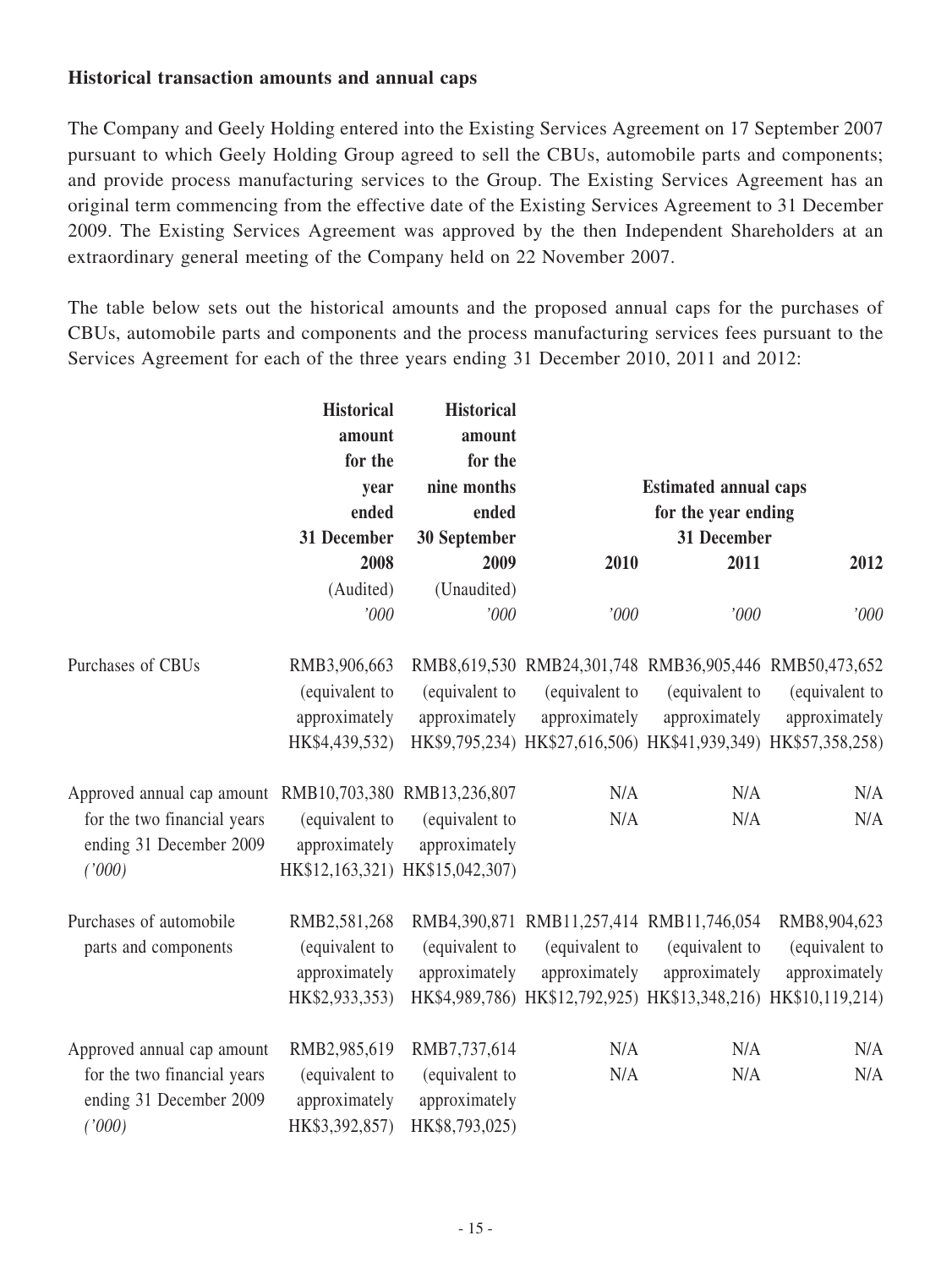|                             | <b>Historical</b> | <b>Historical</b> |                                                                                |                              |                |  |
|-----------------------------|-------------------|-------------------|--------------------------------------------------------------------------------|------------------------------|----------------|--|
|                             | amount            | amount            |                                                                                |                              |                |  |
|                             | for the           | for the           |                                                                                |                              |                |  |
|                             | year              | nine months       |                                                                                | <b>Estimated annual caps</b> |                |  |
|                             | ended             | ended             |                                                                                | for the year ending          |                |  |
|                             | 31 December       | 30 September      |                                                                                | 31 December                  |                |  |
|                             | 2008              | 2009              | 2010                                                                           | 2011                         | 2012           |  |
|                             | (Audited)         | (Unaudited)       |                                                                                |                              |                |  |
|                             | '000              | '000              | '000                                                                           | '000                         | '000           |  |
| Process manufacturing       | RMB17,453         | RMB28,895         | RMB133,256                                                                     | RMB130,202                   | RMB113,455     |  |
| services fees               | (equivalent to    | (equivalent to    | (equivalent to                                                                 | (equivalent to               | (equivalent to |  |
|                             | approximately     | approximately     | approximately                                                                  | approximately                | approximately  |  |
|                             | HK\$19,834)       | HK\$32,836)       | HK\$151,432)                                                                   | HK\$147,962)                 | HK\$128,930)   |  |
| Approved annual cap amount  | RMB121,580        | RMB194,546        | N/A                                                                            | N/A                          | N/A            |  |
| for the two financial years | (equivalent to    | (equivalent to    | N/A                                                                            | N/A                          | N/A            |  |
| ending 31 December 2009     | approximately     | approximately     |                                                                                |                              |                |  |
| ('000)                      | HK\$138,164)      | HK\$221,082)      |                                                                                |                              |                |  |
| Total:                      |                   |                   | RMB6,505,384 RMB13,039,296 RMB35,692,418 RMB48,781,702 RMB59,491,730           |                              |                |  |
|                             | (equivalent to    | (equivalent to    | (equivalent to                                                                 | (equivalent to               | (equivalent to |  |
|                             | approximately     | approximately     | approximately                                                                  | approximately                | approximately  |  |
|                             |                   |                   | HK\$7,392,719) HK\$14,817,856) HK\$40,560,863) HK\$55,435,527) HK\$67,606,402) |                              |                |  |

As the Group only completed a restructuring to acquire additional interests in its PRC subsidiaries on 1 July 2008 (details of which are set out in the Company's circular dated 31 October 2007 and the Company's announcement dated 4 July 2008), the aforementioned transactions have only constituted continuing connected transactions of the Company for the purpose of the Listing Rules since 1 July 2008. It is noted in the above table that the historical amounts for the year ended 31 December 2008 and for the nine months ended 30 September 2009 were within their annual caps as approved by the then Independent Shareholders at an extraordinary general meetings of the Company held on 22 November 2007 and 23 September 2009.

The above proposed annual caps for the purchases of CBUs by the Group from the Geely Holding Group have been determined by the Directors with reference to the historical transaction amounts; the projected units of sedan to be sold based on the sales budget of the Group; the number of new models to be introduced in the market and the estimated selling price per sedan less distribution costs per sedan.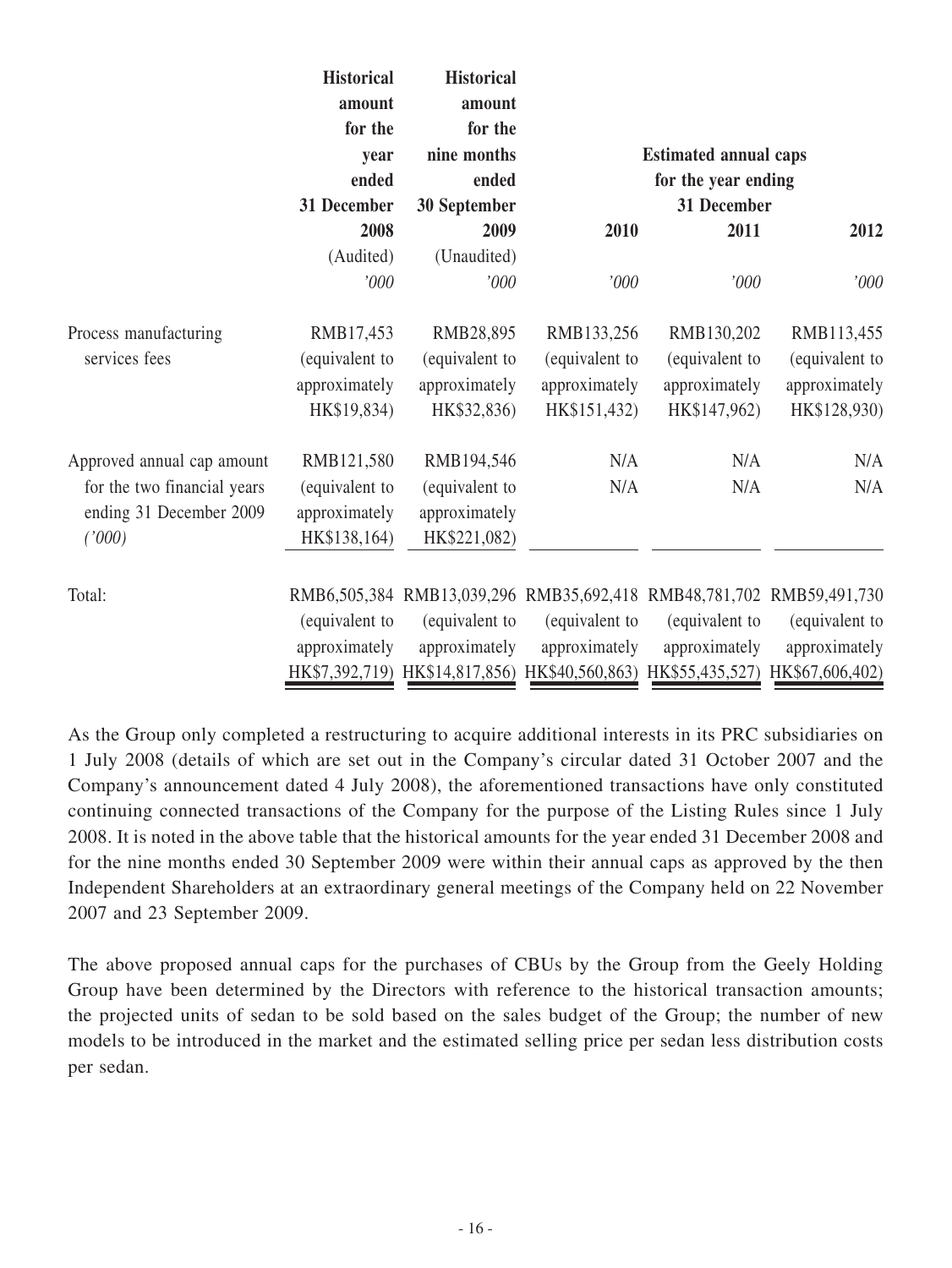The proposed annual caps for the purchases of automobile parts and components by the Group from the Geely Holding Group have been determined by the Directors with reference to the historical transaction amounts, the estimated increase in percentage of total procurement on automobile parts and components by the Group sourcing from the Geely Holding Group, given the Group will gradually shift the procurement of automobile parts and components currently undertaken by Geely Holding Group back to itself.

The proposed annual caps for the process manufacturing services fees charged by the Geely Holding Group have been determined by the Directors with reference to the estimated cost of imported molding equipment required for process manufacturing services, the estimated cost incurred for the process manufacturing services, including the associated lease payments incurred by the Geely Holding Group given that the process manufacturing services are requested by the Group, and the annual depreciation rate for the molding equipment which is consistent with the accounting policy of the Group.

The Group is principally engaged in the manufacturing and trading of automobiles, automobile parts and related automobile components in the PRC. As noted in the Company's annual report 2008, the Directors believe that there will be substantial growth in car demand in China in the coming decade, due to China's consistent economy growth, its rising household incomes and its low car ownership with only 1% of the population owning a sedan at present. Also, according to the figures released by the China Association of Automobile Manufacturers, total sales volume of passenger cars in China increased by 37% to 3.8 million units in 2008, surpassing most market expectations. Although fierce competition in China's sedan market remains, the Directors expect growth of China's sedan sales volume to be maintained at around 20% in the coming few years. In the first ten months of 2009, the Group has sold 246,500 units of vehicle, achieving 99% of its full year sales volume target of 250,000 units, thanks to the promising domestic sales performance after the implementation of "Stimulus Package for Automobile Industry" in early 2009 and the introduction of fuel tax in January 2009 by the Chinese government, which have been more than offset the significant slow down in the Group's export business as a result of the global financial crisis started in late 2008. In order to tap into the increasing demand for Geely's sedans in the inland regions in mainland China, the Group has recently signed agreements with the Geely Holding Group to acquire three new manufacturing facilities in Chengdu of Sichuan Province, Jinan of Shandong Province and Lanzhou of Gansu Province. These new manufacturing plants, upon their gradual commencement of production, the upgrading and expansion of the existing production facilities in Ningbo, Shanghai, Linhai, Luqiao and Hunan, the introduction of other new higher-priced models in the market, the implementation of "Multi-brand Strategy" in the area of product marketing and "Platform Strategy" in the area of new products development and the gradual revival of the export markets, would enable the Group entering into a rapid growth period in the coming years. Accordingly, the Directors estimate the proposed annual caps amounts involved in the sales of CKDs and Sedan Tool Kits, the purchase of CBUs and process manufacturing services set out in the Services Agreement will increase significantly. As the Group will gradually shift the procurement of automobile parts and components currently undertaken by Geely Holding Group back to itself, it is expected that the proposed annual cap amounts involved in the purchases of automobile parts and components will decrease gradually.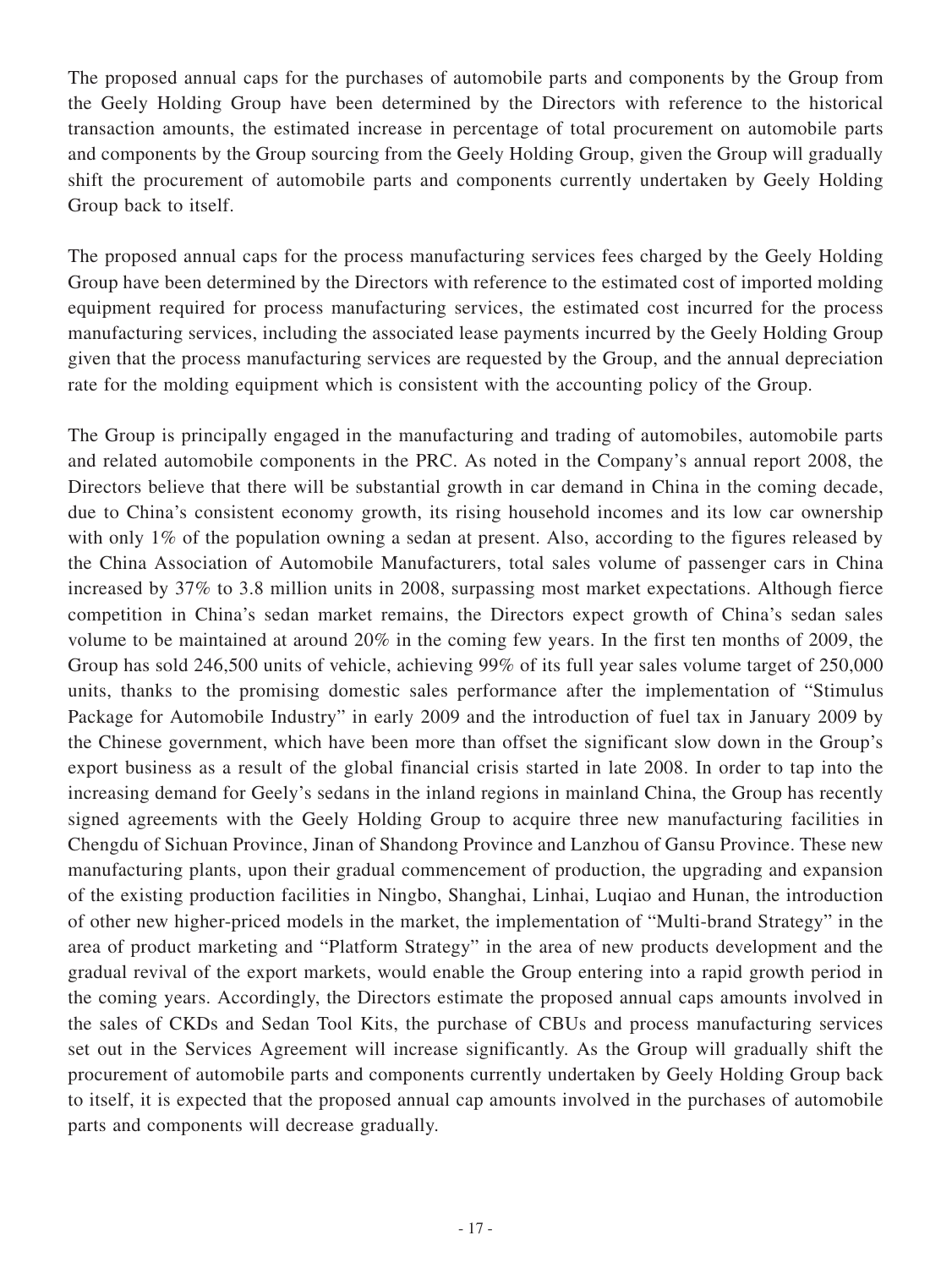Rule 14A.35(1) of the Listing Rules provides, in relation to non-exempt continuing connected transactions, that, *inter alia*, under special circumstances where the nature of the transaction requires the agreement to be of a duration longer than three (3) years, the independent financial adviser to the Company will be required to explain why a longer period for the agreement is required and to confirm that it is normal business practice for agreements of such type to be of such duration. Such opinion will be included in the advice from the independent financial adviser to the Independent Board Committee and the Independent Shareholders.

The Directors (excluding the independent non-executive Directors whose views will be given after taking into account the advice from the independent financial adviser) are of the view that terms of the Services Agreement, including its annual caps, are fair and reasonable and are in the interest of the Company and the Shareholders as a whole.

## **(II) Loan Guarantee Agreement**

| Date:                  | 27 November 2009                                                                                                                                                                                                                                                                                                                               |
|------------------------|------------------------------------------------------------------------------------------------------------------------------------------------------------------------------------------------------------------------------------------------------------------------------------------------------------------------------------------------|
| <b>Parties:</b>        | The Company; and<br>Geely Holding                                                                                                                                                                                                                                                                                                              |
|                        | Geely Holding is a connected person of the Company for the purpose of<br>the Listing Rules by virtue of the fact that Geely Holding is wholly-owned<br>by Mr. Li and his associates, and Mr. Li is an executive Director and a<br>substantial shareholder holding approximately 51.44% interest in the issued<br>share capital of the Company. |
| <b>Subject matter:</b> | Pursuant to the Loan Guarantee Agreement, the Group agrees to provide<br>guarantees (including the pledge of certain lands, buildings and facilities<br>of the Group) on loans obtained or to be obtained by the Geely Holding<br>Group in relation to the manufacture and research and development of<br>sedans of the Group.                 |
|                        | The Geely Holding Group (i) guarantees that the loans will only be utilized<br>for sedan manufacturing and research and development activity relating to the<br>Group; (ii) would obtain consent from the Group prior to drawdown of the<br>loans; and (iii) agrees to provide counter indemnities on the Guarantees.                          |
| Term:                  | From 1 January 2010 or the date of obtaining the Independent Shareholders'<br>approval at the EGM (whichever the later) to 31 December 2012.                                                                                                                                                                                                   |

The terms of the Loan Guarantee Agreement are essentially identical to the Existing Loan Guarantee Agreement dated 17 September 2007.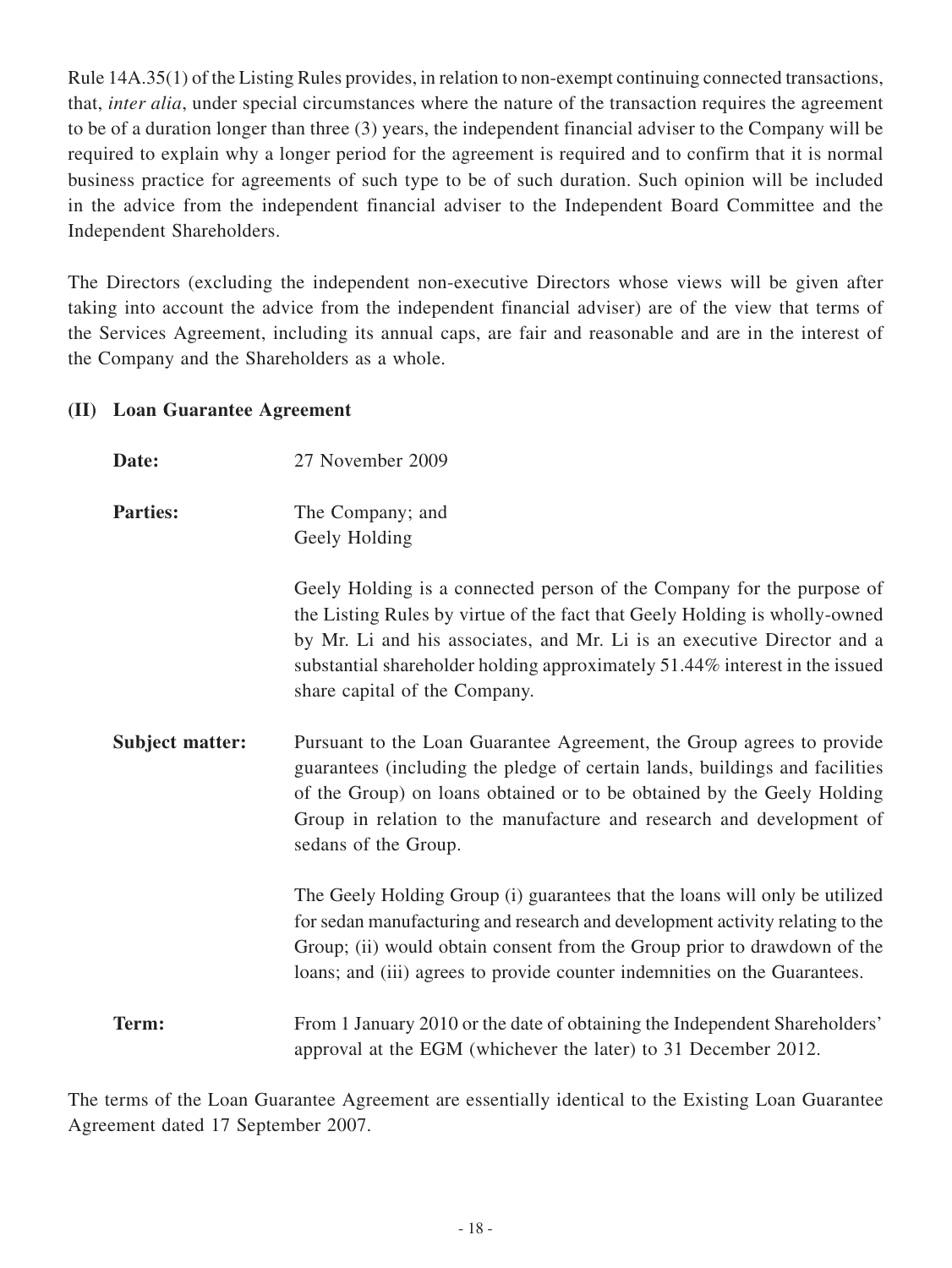## **Condition precedent for the Loan Guarantee Agreement**

Completion of the Loan Guarantee Agreement is conditional upon the passing of an ordinary resolution by the Independent Shareholders at the EGM to approve the Loan Guarantee Agreement and the Guarantees.

If the above condition has not been fulfilled on or before 31 December 2009 (or such later date as the parties may agree in writing), the Loan Guarantee Agreement will lapse and all the obligations and liabilities of the parties to the Loan Guarantee Agreement will cease and terminate.

#### **Historical transaction amounts and annual caps**

The Company and Geely Holding entered into the Existing Loan Guarantee Agreement on 17 September 2007 pursuant to which the Company agreed to provide guarantees on loans obtained or to be obtained by the Geely Holding Group. The Existing Loan Guarantee Agreement has an original term commencing from the effective date of the Existing Loan Guarantee Agreement to 31 December 2009. The Existing Loan Guarantee Agreement was approved by the then Independent Shareholders at an extraordinary general meeting of the Company held on 22 November 2007.

The table below sets out the historical transaction amounts and the proposed annual caps for the aggregate guarantee amount to be provided by the Group pursuant to the Loan Guarantee Agreement for each of the three years ending 31 December 2010, 2011 and 2012:

|                             | <b>Highest</b>               | <b>Highest</b> |                |                              |                |  |
|-----------------------------|------------------------------|----------------|----------------|------------------------------|----------------|--|
|                             | historical                   |                | historical     |                              |                |  |
|                             | amount                       | amount         |                |                              |                |  |
|                             | for the                      | for the        |                |                              |                |  |
|                             | year<br>ended<br>31 December | nine months    |                | <b>Estimated annual caps</b> |                |  |
|                             |                              | ended          |                | for the year ending          |                |  |
|                             |                              | 30 September   |                | 31 December                  |                |  |
|                             | 2008                         | 2009           | 2010           | 2011                         | 2012           |  |
|                             | (Audited)                    | (Unaudited)    |                |                              |                |  |
|                             | '000                         | 000'           | '000           | '000                         | '000           |  |
| Aggregate guarantee amount  | RMB770,000                   | RMB770,000     | RMB1,000,000   | RMB900,000                   | RMB800,000     |  |
|                             | (equivalent to               | (equivalent to | (equivalent to | (equivalent to               | (equivalent to |  |
|                             | approximately                | approximately  | approximately  | approximately                | approximately  |  |
|                             | HK\$875,028)                 | HK\$875,028)   | HK\$1,136,400) | HK\$1,022,760)               | HK\$909,120)   |  |
| Approved annual cap amount  | RMB850,000                   | RMB850,000     | N/A            | N/A                          | N/A            |  |
| for the two financial years | (equivalent to               | (equivalent to | N/A            | N/A                          | N/A            |  |
| ending 31 December 2009     | approximately                | approximately  |                |                              |                |  |
| (000)                       | HK\$965,940)                 | HK\$965,940)   |                |                              |                |  |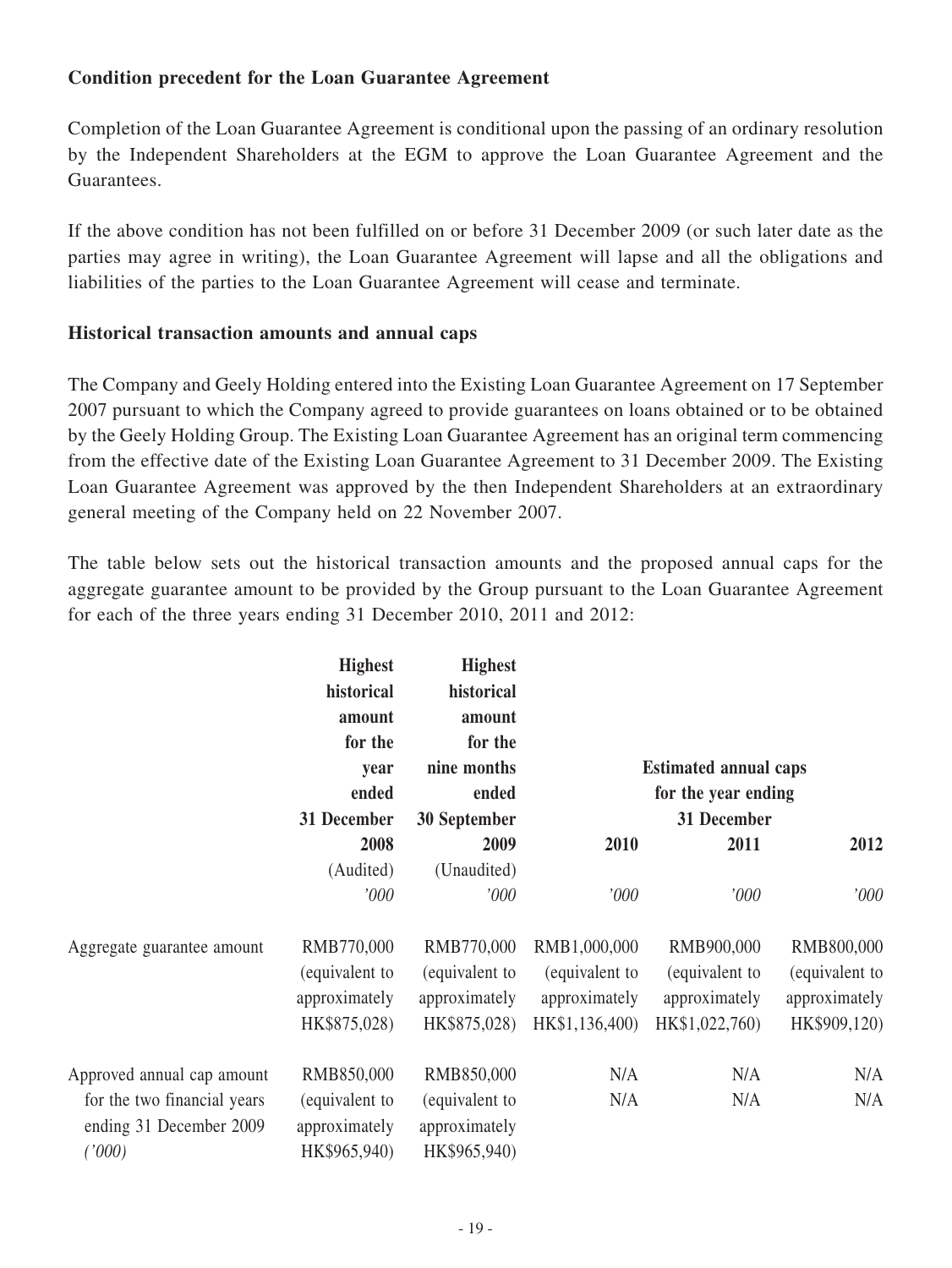As the Group only completed a restructuring to acquire additional interests in its PRC subsidiaries on 1 July 2008 (details of which are set out in the Company's circular dated 31 October 2007 and the Company's announcement dated 4 July 2008), the aforementioned transactions have only constituted continuing connected transactions of the Company for the purpose of the Listing Rules since 1 July 2008. It is noted in the above table that the highest historical amounts for the year ended 31 December 2008 and for the nine months ended 30 September 2009 were within their annual caps as approved by the then Independent Shareholders at an extraordinary general meetings of the Company held on 22 November 2007.

The Directors estimate that in order to tap into the increasing demand for the Company's sedans in the future, funding resources have to be devoted to the research and development activities, which include the new car model design, development of new engine, gearbox, electronic and electric autorelated components, etc, of the Group. The Geely Holding Group currently provides a good gateway for the Company to obtain loans at cheaper finance costs for sedan manufacturing and research and development activity through its long-term relationship with certain PRC banks. Guarantees including the pledge of certain lands, buildings and facilities of the Group are required by these banks. The proposed annual caps for the Group's guarantees are referenced to the aggregate guarantee amount on the loans obtained of approximately RMB420 million (equivalent to approximately HK\$477 million) as at 31 October 2009 and on the loans to be obtained by the Geely Holding Group of approximately RMB600 million (equivalent to approximately HK\$682 million) starting from the effective date of the Loan Guarantee Agreement in relation to the sedan manufacturing and research and development activity relating to the Group. Given that (i) the Guarantees will be counter indemnified by the Geely Holding Group; (ii) the Geely Holding Group would obtain consent from the Group prior to drawdown of the loans and (iii) the Group is the ultimate borrower of the loans for the manufacture and research and development of sedans, the Directors (excluding the independent non-executive Directors whose views will be given after taking into account the advice from the independent financial adviser) are of the view that terms of the Guarantees and the Loan Guarantee Agreement, including its annual caps, are fair and reasonable and are in the interest of the Company and the Shareholders as a whole.

#### **(III) Shanghai LTI Supply and Purchase Agreement**

| <b>Date:</b> | 27 November 2009 |
|--------------|------------------|
|--------------|------------------|

**Parties:** Shanghai LTI (as supplier); and Shanghai Maple (as buyer)

> Shanghai LTI is an indirect non-wholly owned subsidiary of the Company.

> Shanghai Maple is a connected person of the Company for the purpose of the Listing Rules by virtue of the fact that Shanghai Maple is beneficially owned as to 100% by Mr. Li and his associates; and Mr. Li is an executive Director and a substantial shareholder holding approximately 51.44% interest in the issued share capital of the Company.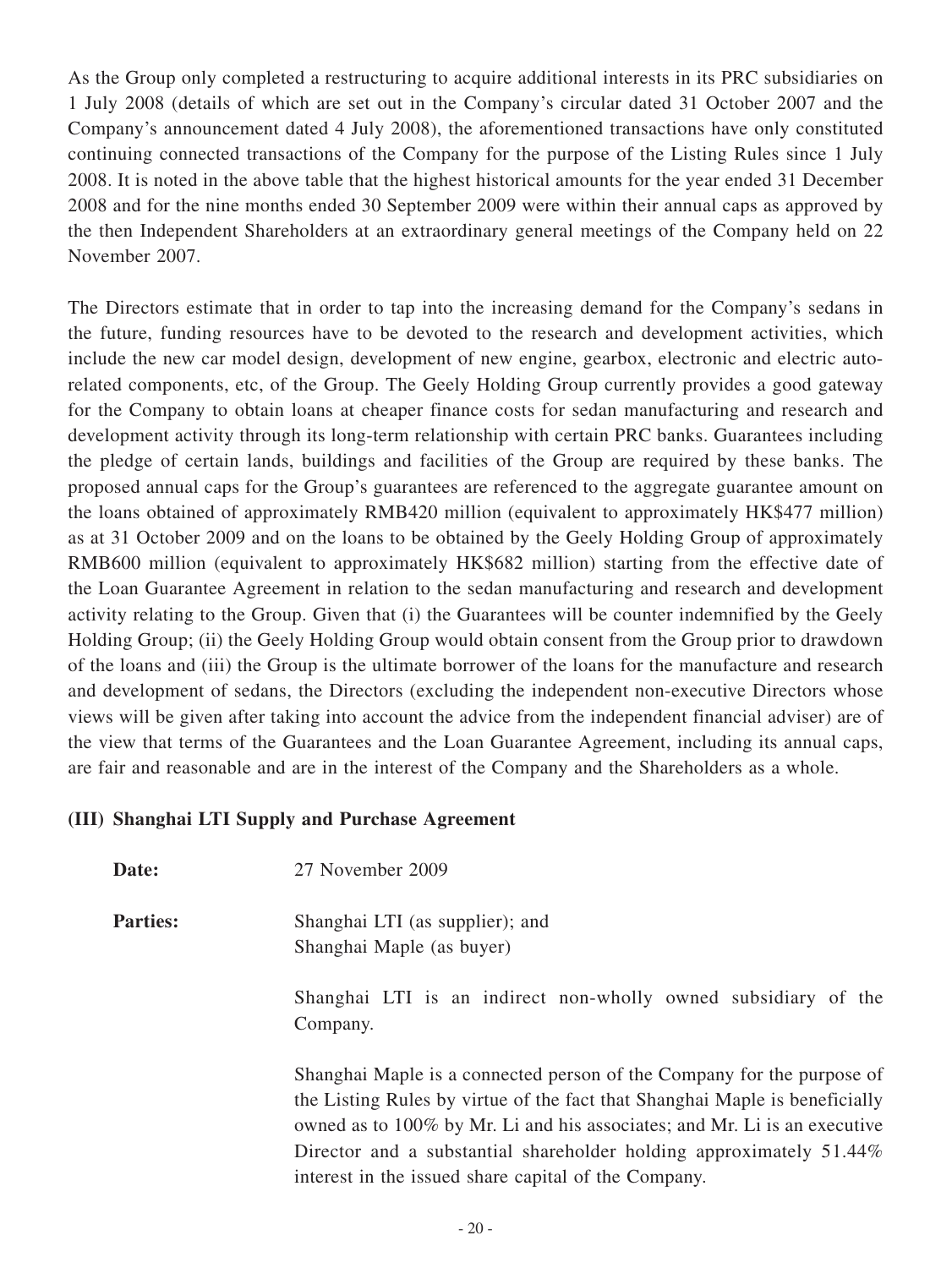| <b>Subject matter:</b> | Pursuant to the Shanghai LTI Supply and Purchase Agreement, Shanghai<br>LTI agrees to supply to Shanghai Maple and Shanghai Maple agrees to<br>purchase from the Shanghai LTI (i) automobile parts and components;<br>(ii) SKD Components; and (iii) CKDs (without the imported engine,<br>transmission and automobile parts).                                                                                                                                                                                       |
|------------------------|----------------------------------------------------------------------------------------------------------------------------------------------------------------------------------------------------------------------------------------------------------------------------------------------------------------------------------------------------------------------------------------------------------------------------------------------------------------------------------------------------------------------|
| <b>Pricing basis:</b>  | The parts and components shall be sold to Shanghai Maple at a price of<br>cost plus $3\%$ .                                                                                                                                                                                                                                                                                                                                                                                                                          |
|                        | The SKD Components to be sold to Shanghai Maple at a price of cost plus<br>$3\%$ .                                                                                                                                                                                                                                                                                                                                                                                                                                   |
|                        | The CKDs (without the imported engine, transmission and automobile parts)<br>to be sold to Shanghai Maple based on the selling price of the sedans to<br>end customers less distribution costs, costs of the Sedan Took Kits, the<br>PRC taxes, mainly the consumption tax, the cost of other necessary and<br>reasonable expenses and the original purchase cost of imported engine,<br>transmission and automobile parts by Shanghai Maple.                                                                        |
|                        | Every three years, the board of the Shanghai LTI will formally evaluate<br>whether it would be necessary or appropriate to initiate discussions with the<br>Shanghai Maple in relation to the aforementioned pricing basis to ensure<br>fairness to the Shanghai LTI by making reference to the prevailing fair<br>market price at the time of the evaluation. The first of these evaluations shall<br>commence on the third anniversary of the effective date of the Shanghai<br>LTI Supply and Purchase Agreement. |
| Term:                  | From 1 January 2010 or the date of obtaining the Independent Shareholders'<br>approval at the EGM (whichever the later) to 6 March 2057, which is equal<br>to the expiry date of the Shanghai LTI.                                                                                                                                                                                                                                                                                                                   |
|                        | The Company will, in compliance with the Listing Rules, make further<br>announcement and obtain approvals from Independent Shareholders (if<br>necessary) in relation to the annual caps after their expiry as and when<br>necessary.                                                                                                                                                                                                                                                                                |

## **Condition precedent for the Shanghai LTI Supply and Purchase Agreement**

Completion of the Shanghai LTI Supply and Purchase Agreement is conditional upon the passing of an ordinary resolution by the Independent Shareholders at the EGM to approve the Shanghai LTI Supply and Purchase Agreement.

If the above condition has not been fulfilled on or before 31 December 2009 (or such later date as the parties may agree in writing), the Shanghai LTI Supply and Purchase Agreement will lapse and all the obligations and liabilities of the parties to the Shanghai LTI Supply and Purchase Agreement will cease and terminate.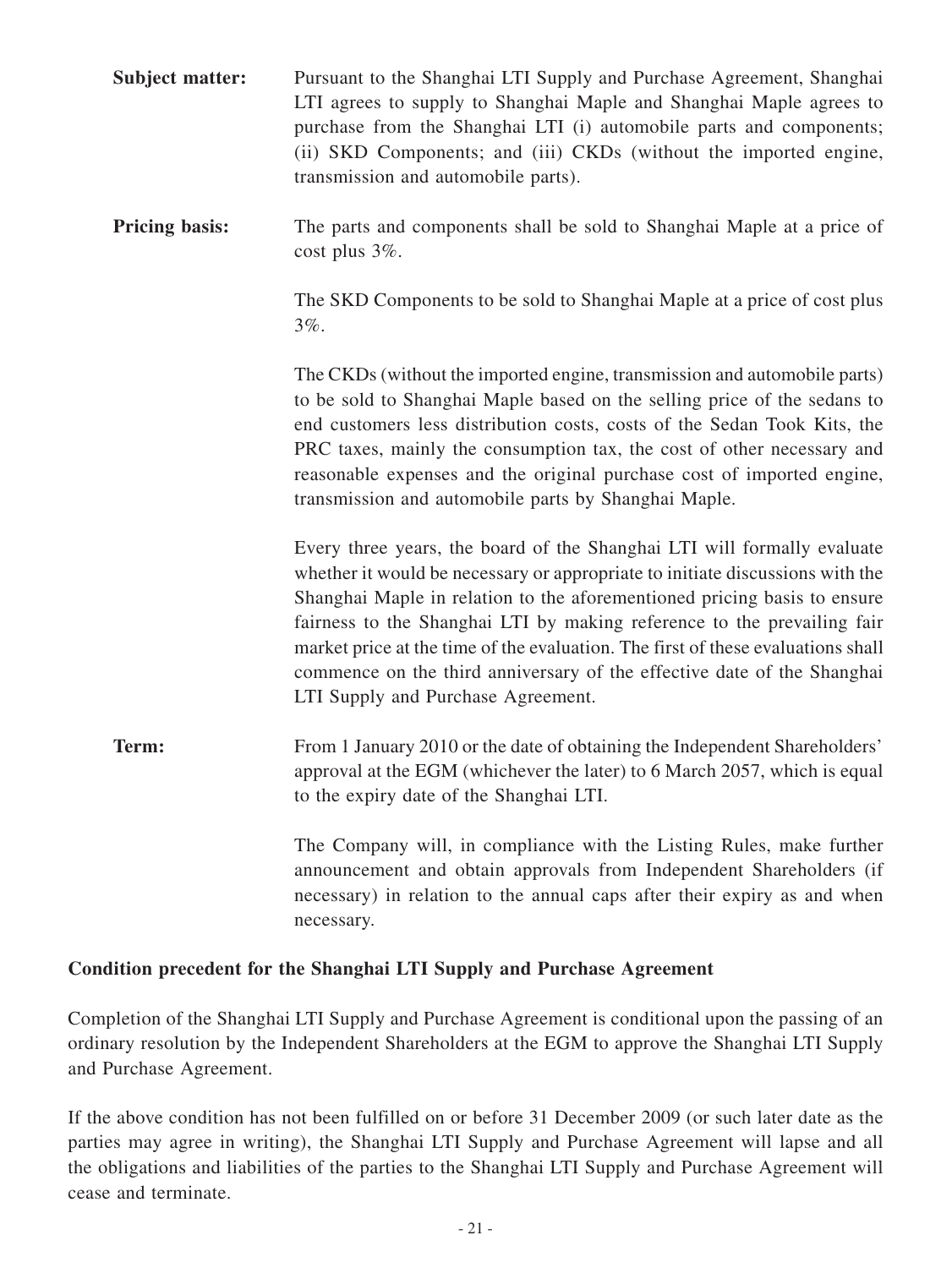## **Determination of proposed caps**

The table below sets out the proposed annual caps of the Shanghai LTI Supply and Purchase Agreement for each of the three years ending 31 December 2010, 2011 and 2012:

|                                                   | Proposed annual caps<br>for the year ending<br>31 December |                |                |
|---------------------------------------------------|------------------------------------------------------------|----------------|----------------|
|                                                   | 2010                                                       | 2011           | 2012           |
|                                                   | '000                                                       | '000           | 000'           |
| <b>Shanghai LTI Supply and Purchase Agreement</b> |                                                            |                |                |
| - Sales of automobile parts and components        | RMB60,000                                                  | RMB70,000      | RMB80,000      |
| from Shanghai LTI to Shanghai Maple               | (equivalent to                                             | (equivalent to | (equivalent to |
|                                                   | approximately                                              | approximately  | approximately  |
|                                                   | HK\$68,184)                                                | HK\$79,548)    | HK\$90,912)    |
| - Sales of SKD Components                         | RMB72,000                                                  | RMB160,000     | RMB240,000     |
| from Shanghai LTI to Shanghai Maple               | (equivalent to                                             | (equivalent to | (equivalent to |
|                                                   | approximately                                              | approximately  | approximately  |
|                                                   | HK\$81,821)                                                | HK\$181,824)   | HK\$272,736)   |
| - Sales of CKDs (without the imported engine,     | RMB918,708                                                 | RMB1,721,172   | RMB2,226,959   |
| transmission and automobile parts)                | (equivalent to                                             | (equivalent to | (equivalent to |
| from Shanghai LTI to Shanghai Maple               | approximately                                              | approximately  | approximately  |
|                                                   | HK\$1,044,020)                                             | HK\$1,955,940) | HK\$2,530,716) |
| Total:                                            | RMB1,050,708                                               | RMB1,951,172   | RMB2,546,959   |
|                                                   | (equivalent to                                             | (equivalent to | (equivalent to |
|                                                   | approximately                                              | approximately  | approximately  |
|                                                   | HK\$1,194,025)                                             | HK\$2,217,312) | HK\$2,894,364) |
|                                                   |                                                            |                |                |

The above proposed annual caps for the Shanghai LTI Supply and Purchase Agreement have been determined by the Directors with reference to projected units of sedan to be sold and the estimated selling price per sedan, based on the sales budget for the Shanghai LTI. The Directors have also considered the scale of operation of the Shanghai LTI in determining the annual caps. The Directors (excluding the independent non-executive Directors whose views will be given after taking into account the advice from the independent financial adviser) are of the view that terms of the Shanghai LTI Supply and Purchase Agreement, including its annual caps, are fair and reasonable and are in the interest of the Company and the Shareholders as a whole.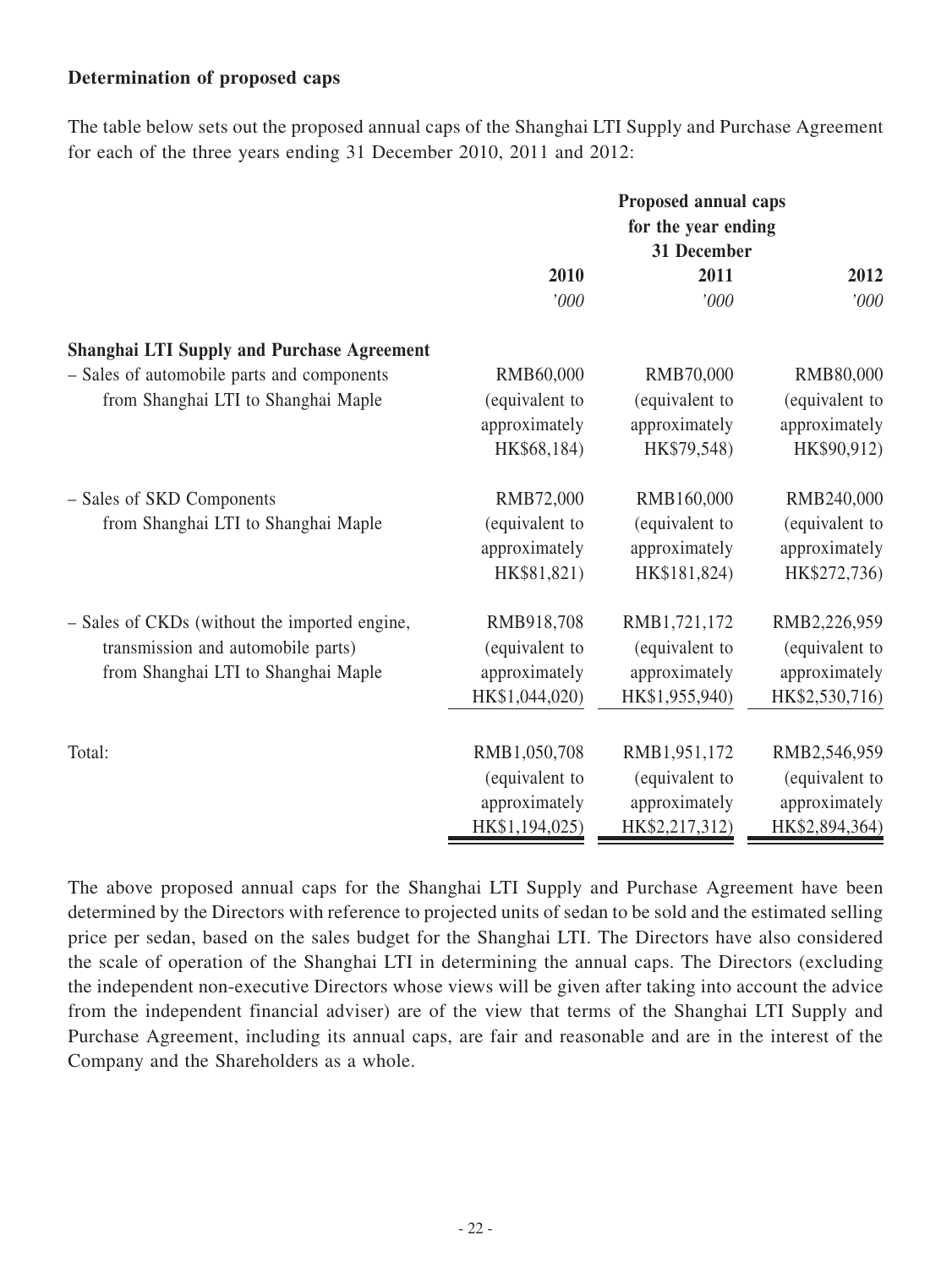### **RENEWAL OF ANNUAL CAPS**

Reference is made to the announcement of the Company on 20 August 2009 in relation to the Existing August 09 Services Agreement. In order to increase the annual caps for the purchase of processed automobile parts and components by the Group from the Geely Holding Group, the Company and Geely Holding entered into a Supplemental Services Agreement with details as follows:

#### **Supplemental Services Agreement**

| Date:                  | 27 November 2009                                                                                                                                                                                                                                                                                                                                                                                                                                                                                                                                                 |
|------------------------|------------------------------------------------------------------------------------------------------------------------------------------------------------------------------------------------------------------------------------------------------------------------------------------------------------------------------------------------------------------------------------------------------------------------------------------------------------------------------------------------------------------------------------------------------------------|
| <b>Parties:</b>        | The Company; and<br>Geely Holding                                                                                                                                                                                                                                                                                                                                                                                                                                                                                                                                |
|                        | Geely Holding is a connected person of the Company for the purpose of<br>the Listing Rules by virtue of the fact that Geely Holding is wholly-owned<br>by Mr. Li and his associates, and Mr. Li is an executive Director and a<br>substantial shareholder holding approximately 51.44% interest in the issued<br>share capital of the Company.                                                                                                                                                                                                                   |
| <b>Subject matter:</b> | To increase the annual caps of the Existing August 09 Services Agreement for the<br>purchase of processed automobile parts and components from the Geely Holding<br>Group by the Group for the year ending 31 December 2010 and 31 December<br>2011 from RMB205,296,000 (equivalent to approximately HK\$233,298,374)<br>to RMB1,101,004,000 (equivalent to approximately $HK$1,251,180,946$ )<br>and from RMB359,153,000 (equivalent to approximately HK\$408,141,469)<br>to RMB2,554,814,000 (equivalent to approximately HK\$2,903,290,630),<br>respectively. |

Save for the increase in the annual caps for the year ending 31 December 2010 and 2011, and the update of the condition precedent (as detailed below), the other terms of the Supplemental Services Agreement are essentially identical to the Existing August 09 Services Agreement.

#### **Condition precedent:**

The Supplemental Services Agreement will be subject to the passing of an ordinary resolution by the Independent Shareholders at the EGM to approve, among others, the Supplemental Services Agreement.

If the above condition has not been fulfilled on or before 31 December 2009 (or such later date as the parties may agree in writing), the Supplemental Services Agreement will lapse and all the obligations and liabilities of the parties to the Supplemental Services Agreement will cease and terminate.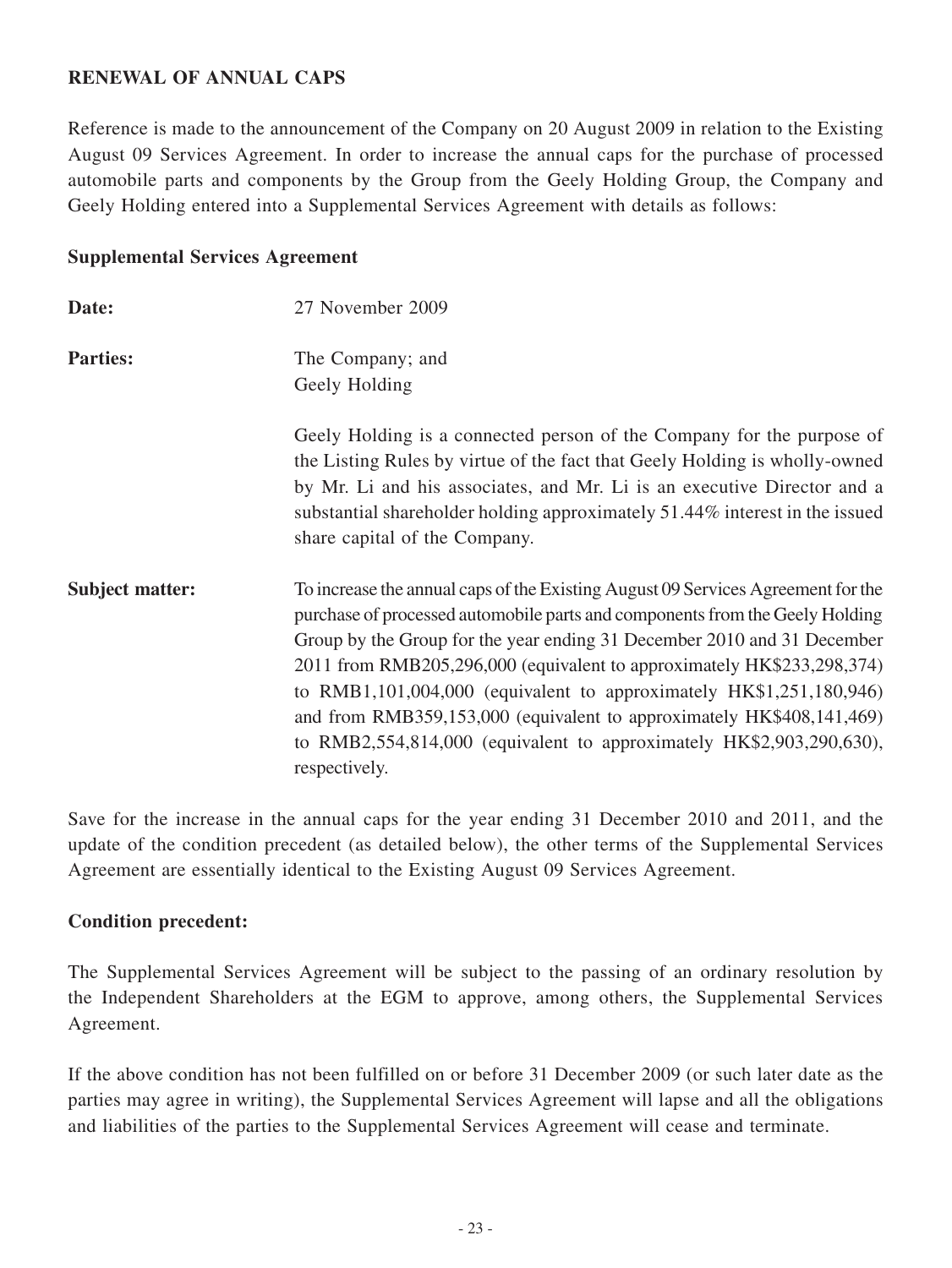## **Historical Transaction Amounts:**

The Company and Geely Holding entered into the Existing August 09 Services Agreement on 20 August 2009 pursuant to which the Company agreed to purchase processed automobile parts and components from the Geely Holding Group. The Existing August 09 Services Agreement has an original term commencing from the effective date of the Existing August 09 Services Agreement to 31 December 2011. The Existing August 09 Services Agreement was approved by the then Independent Shareholders at an extraordinary general meeting of the Company held on 23 September 2009.

The increase in the annual caps is due to the increase in the number of automobile parts and components to be purchased by the Group from the Geely Holding Group as a result of the increase in the number of different vehicle models being manufactured by the Group.

In view of the anticipated increase in procurement of processed automobile parts and components from the Geely Holding Group, it is expected that the annual caps for the year ending 31 December 2010 and 2011 in respect of the Existing August 09 Services Agreement will be exceeded. In this connection, the parties agreed to increase the annual caps for the years ending 31 December 2010 and 2011 from RMB205,296,000 (equivalent to approximately HK\$233,298,374) to RMB1,101,004,000 (equivalent to approximately HK\$1,251,180,946) and from RMB359,153,000 (equivalent to approximately HK\$408,141,469) to RMB2,554,814,000 (equivalent to approximately HK\$2,903,290,630), respectively.

## **INFORMATION ON THE PARTIES**

The Group is principally engaged in the research and development, manufacturing and trading of automobiles, automobile parts and related automobile components, and investment holding.

Geely Holding and its subsidiaries are principally engaged in the sales of automobiles and related parts and components wholesale and retail businesses.

Zhejiang Automotive Vocational and Technical College is principally engaged in the provision of education-related services.

Shanghai Maple Auto Sales is principally engaged in the marketing and sales of automobiles in the PRC.

Shanghai Maple Guorun is principally engaged in the research, development, production, and sales of automobiles and related automobile components in the PRC.

Shanghai Maple is principally engaged in manufacturing and sales of automobiles and related components, and manufacturing of air-conditioning related parts.

Shanghai LTI is principally engaged in the research, development, production, and sales of automobiles and related automobile components in the PRC.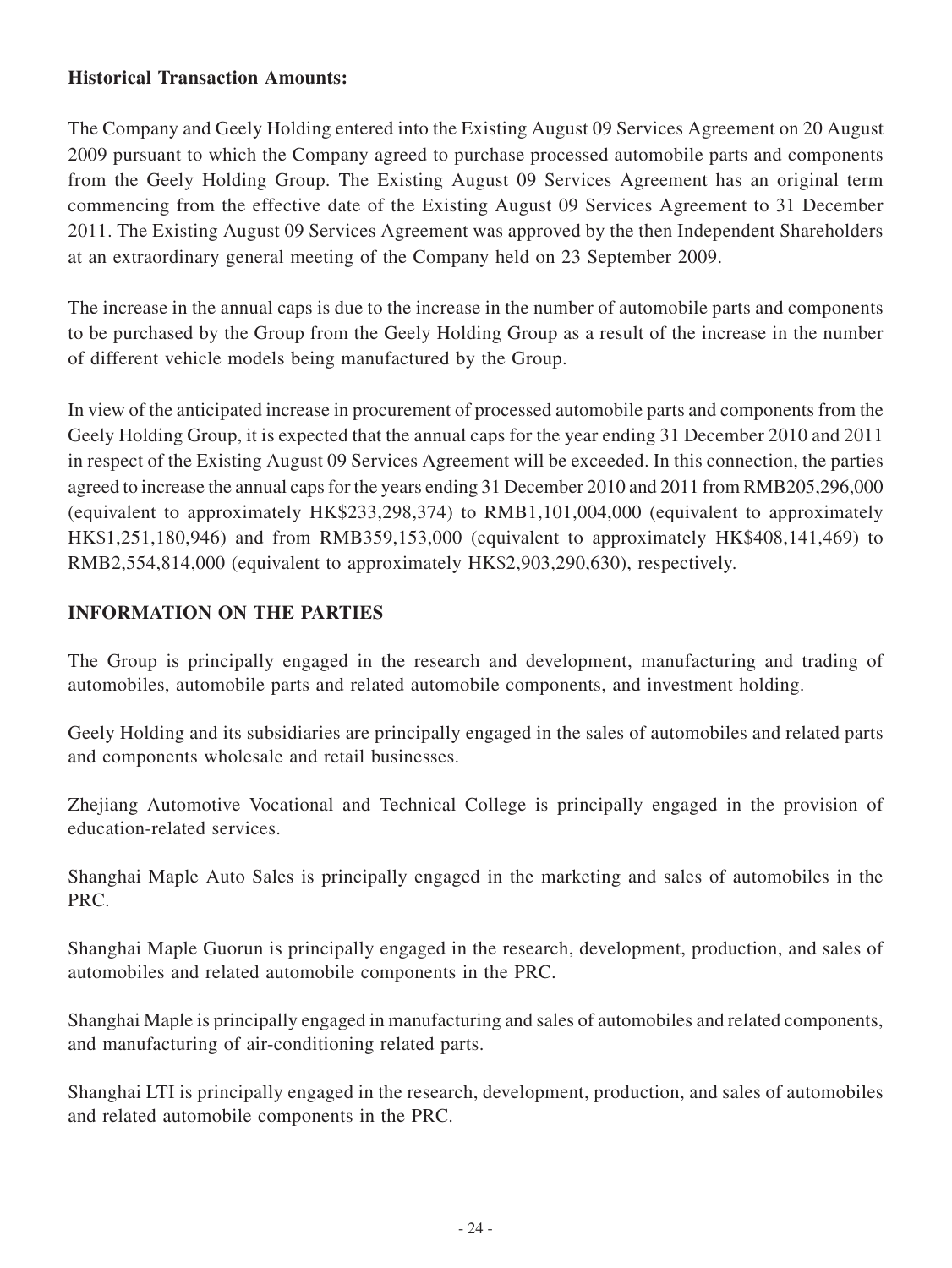## **REASONS FOR AND BENEFITS OF ENTERING INTO THE CONTINUING CONNECTED TRANSACTIONS AND CONNECTED TRANSACTIONS**

### **Lease Agreement**

The Directors (including the independent non-executive Directors) consider that the continuing connected transactions contemplated under the Lease Agreement are beneficial to the Group as it can provide an additional source of stable recurring income from its surplus lands and buildings. The Directors also consider that the Lease Agreement has been arrived at after an arm's length negotiation between the parties to the Lease Agreement, on normal commercial terms and with reference to the rental charge for adjacent lands and buildings in the local property market and the imported molding equipment situated in the Group's premises for the process manufacturing services under the Services Agreement.

#### **Imported Parts Purchase Agreement**

It is expected that Shanghai Maple Auto Sales will commence the rendering of after-sales services of TX4 model in the PRC in 2010. Certain imported after-sales parts are required for Shanghai Maple Auto Sales to render after-sales services. Only certain subsidiaries of the Geely Holding Group, including Shanghai Maple, have the right to import these TX4 after-sales parts required by the Group with the relatively low import tax advantage. The Directors consider that the above continuing connected transactions contemplated under the Imported Parts Purchase Agreement are beneficial to the Group. The Directors (including the independent non-executive Directors) consider that the Imported Parts Purchase Agreement has been arrived at after an arm's length negotiation between the parties to the Imported Parts Purchase Agreement, on normal commercial terms and are in the ordinary and usual course of business of the Group. The Directors (including the independent non-executive Directors) are of the view that terms of the Imported Parts Purchase Agreement, including its annual caps, are fair and reasonable and are in the interest of the Company and the Shareholders as a whole.

## **Assets Transfer Agreement**

#### *(i) Assets for Sale*

As the Assets for Sale are no longer required by the Group in its production process and given that the selling price for the Assets for Sale under the Assets Transfer Agreement will be based on the appraised value to be determined by independent valuers, the Directors (including the independent non-executive Directors) are of the view that the selling of the Assets for Sale to the Geely Holding Group under the Assets Transfer Agreement, is fair and reasonable and in the interests of the Company and the Shareholders as a whole.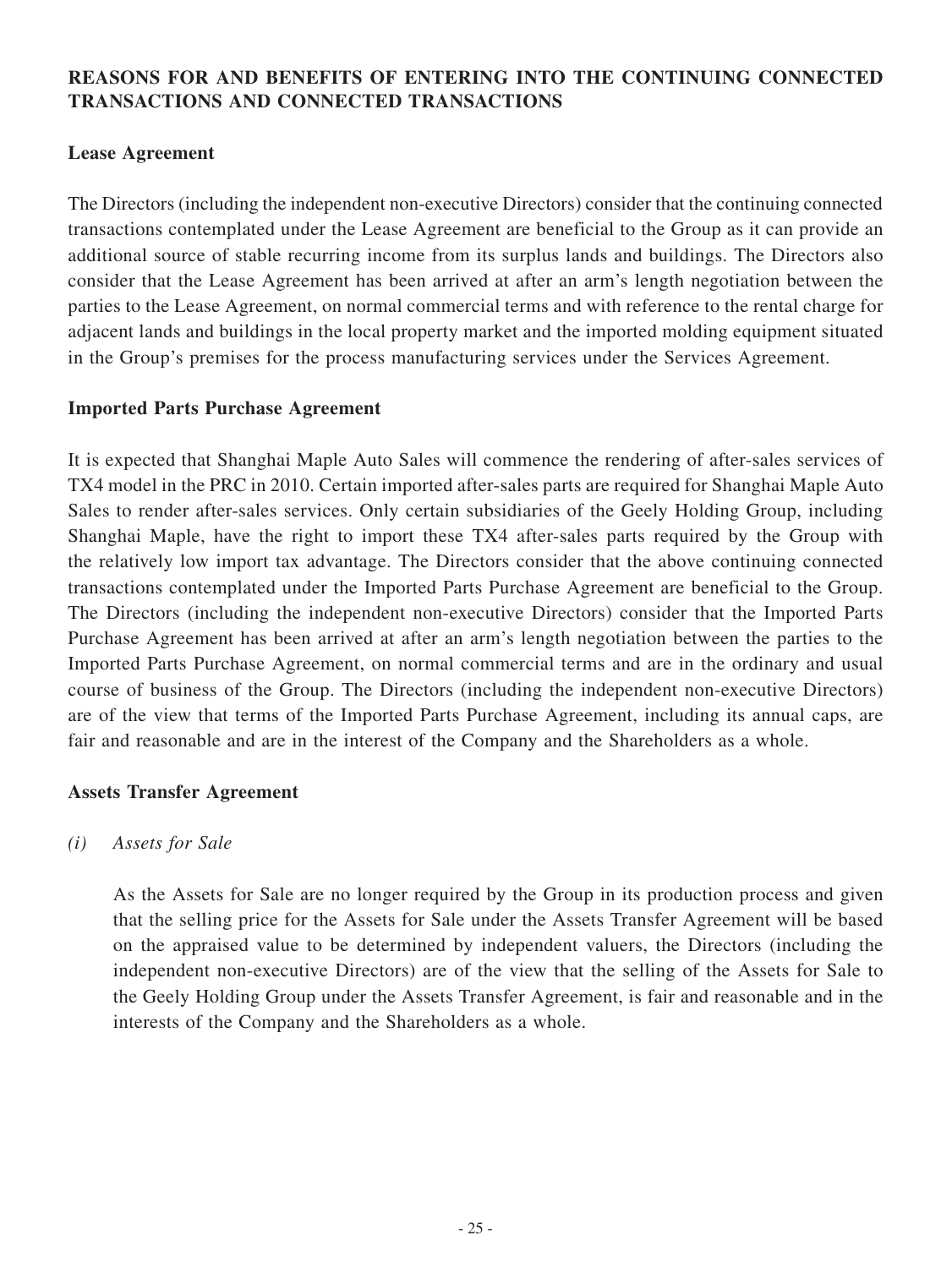#### *(ii) Assets for Purchase*

Geely Holding and its subsidiaries are principally engaged in sales of CBUs and automobile parts and components wholesale and retail businesses. As the Group is not in the possession of certain automobile products catalogue issued by the National Development Reform Commission (the "NDRC") in the PRC, certain Assets for Purchase were originally purchased under certain subsidiaries of the Geely Holding Group. Given that the purchase price for the Assets for Purchase under the Assets Transfer Agreement will be at their respective net asset value as at the estimated dates of transfer, the Directors (including the independent non-executive Directors) are of the view that the acquisition of the Assets for Purchase from the Geely Holding Group under the Assets Transfer Agreement, which has been and will continue to be used for the production of sedans by the Group, is fair and reasonable and in the interests of the Company and the Shareholders as a whole.

#### **Properties Acquisition Agreement**

Shanghai Maple Guorun has been leasing the Shanghai Properties from Shanghai Maple for use as staff quarter at zero cost since June 2009. Taking into account the appraised value of the Shanghai Properties as referred to in the valuation, the Directors consider that the acquisition contemplated under the Properties Acquisition Agreement provides a good opportunity for Shanghai Maple Guorun to acquire the Shanghai Properties at a reasonable price and continue its use of the Shanghai Properties as its staff quarter.

#### **Services Agreement**

*(i) Sales of CKDs and Sedan Tool Kits from the Group to the Geely Holding Group and Sales of CBUs from the Geely Holding Group to the Group:*

The Geely Holding Group performs final assembly on the CKDs and the Sedan Tool Kits and facilitates payment of the PRC consumption tax. After performing final assembly, the Geely Holding Group sells the CBUs back to the Group's sales companies for distribution to end customers. The Directors consider that as the Group is not in possession of the automobile catalogue issued by the National Development Reform Commission (NDRC) in the PRC, which is required to facilitate payment of the PRC consumption tax, the above continuing connected transactions contemplated under the Services Agreement will ensure smooth operation of the Group as certain subsidiaries of the Geely Holding Group hold the relevant approved automobile products catalogue, which is required to facilitate payment of the PRC consumption tax.

*(ii) Sales of automobile parts and components from the Geely Holding Group to the Group:*

The Directors consider that the above continuing connected transactions contemplated under the Services Agreement are beneficially to the Group as the Geely Holding Group has longterm relationship with suppliers of these automobile parts and components. Procurement of the automobile parts and components through the Geely Holding Group would enable a stable source of raw materials at a competitive cost to the Group.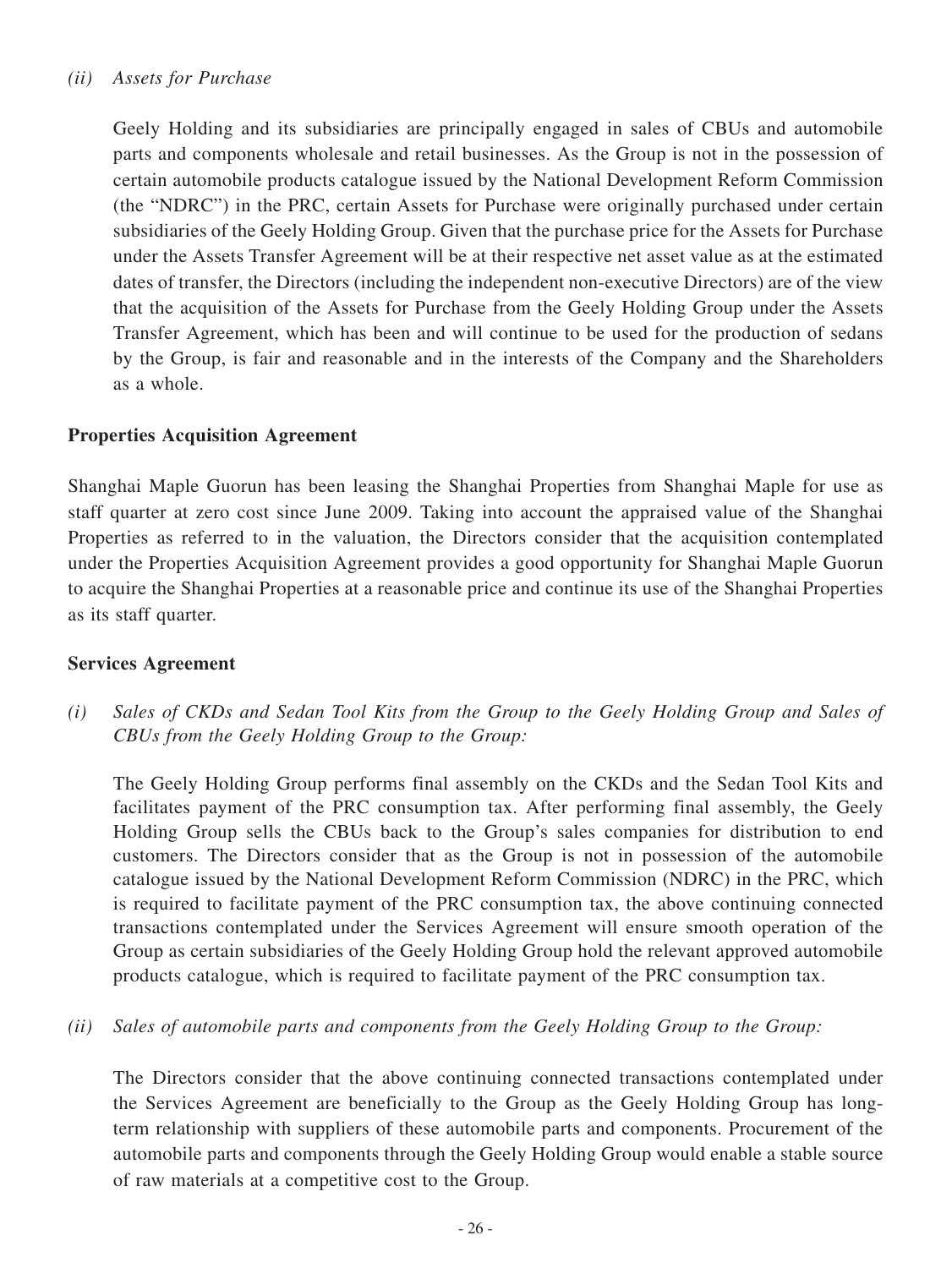Certain imported molding equipment are required for the manufacturing of sedans by the Group. Only certain subsidiaries of the Geely Holding Group have the right to import these molding equipment required by the Group, the Directors consider that the above continuing connected transactions contemplated under the Services Agreement are beneficial to the Group.

The Directors (excluding the independent non-executive Directors whose views will be given after taking into account the advice from the independent financial adviser) consider that the Services Agreement has been arrived at after an arm's length negotiation between the parties to the Services Agreement, on normal commercial terms and are in the ordinary and usual course of business of the Group. The Directors (excluding the independent non-executive Directors whose views will be given after taking into account the advice from the independent financial adviser) also considered that the annual caps comprise the lease payments incurred by the Geely Holding Group associated with the process manufacturing services which are requested by the Group. The Directors (excluding the independent non-executive Directors whose views will be given after taking into account the advice from the independent financial adviser) are of the view that terms of the Services Agreement, including its annual caps, are fair and reasonable and are in the interest of the Company and the Shareholders as a whole.

## **Loan Guarantee Agreement**

In view of the long-term good relationship with certain PRC banks, the Geely Holding Group is in a better position to obtain relatively larger loans on behalf of the Group at cheaper finance costs for sedan manufacturing and research and development activity relating to the Group. Given that the Geely Holding Group (i) guarantees that the loans will only be utilized for sedan manufacturing and research and development activity relating to the Group; (ii) would obtain consent from the Group prior to drawdown of the loans; and (iii) the Group is the ultimate borrowers of the loans for the manufacture and research and development of sedans, the Directors (excluding the independent non-executive Directors whose views will be given after taking into account the advice from the independent financial adviser) consider that the Guarantees and the continuing connected transactions contemplated under the Loan Guarantee Agreement will enhance the Group's future development.

## **Shanghai LTI Supply and Purchase Agreement**

## *(i) Sale of automobile parts and components*

The Directors consider that entering into of the Shanghai LTI Supply and Purchase Agreement with selling price of automobile parts and components based on normal commercial terms or no less favourable terms than those quoted by independent third parties (as the case maybe) would enhance the demand of products produced by the Shanghai LTI.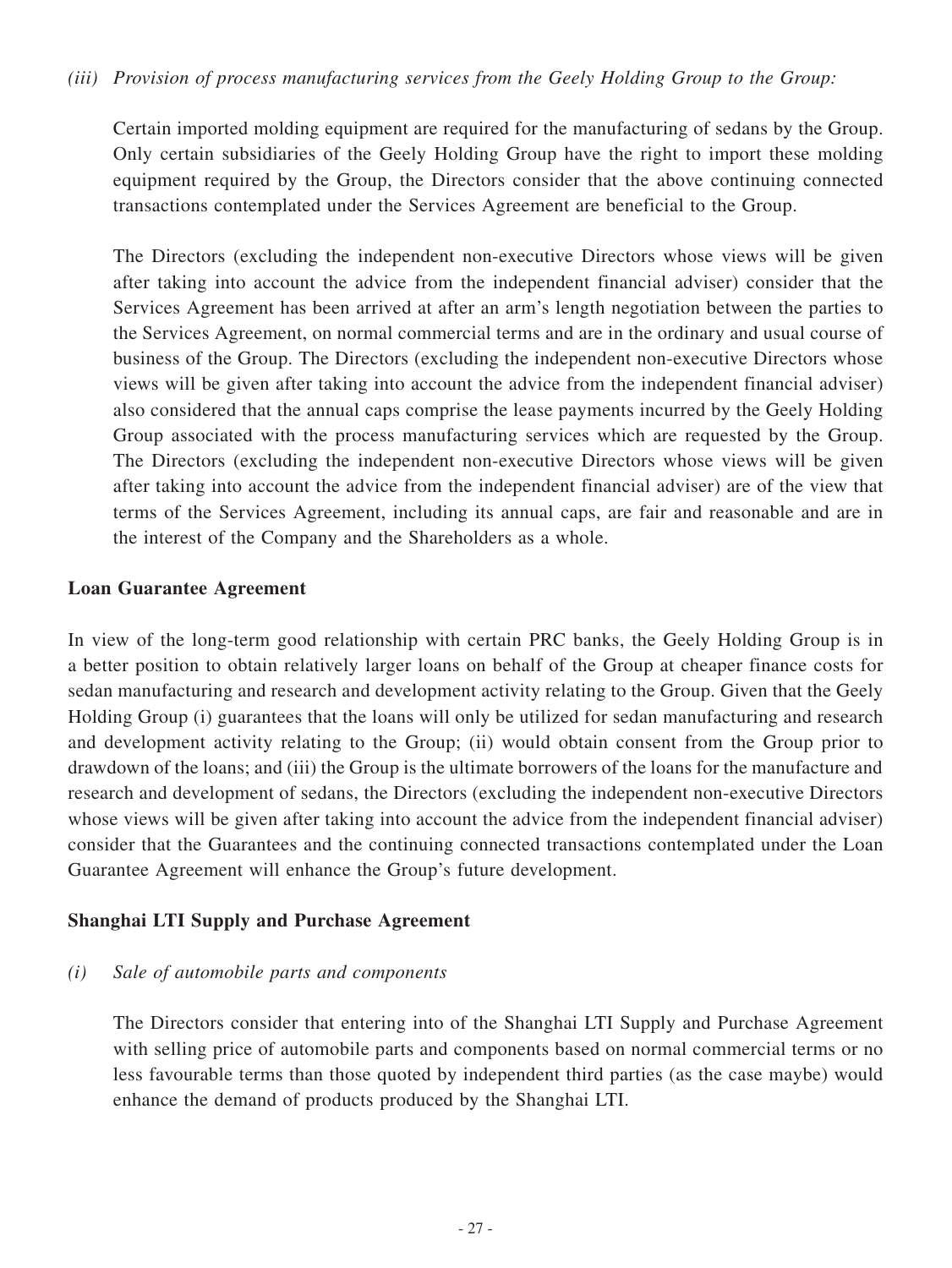*(ii) Sale of SKD Components; and (iii) CKDs (without the imported engine, transmission and automobile parts)*

Shanghai Maple, in its ordinary and usual course of business, performs final assembly, sale and distribution of automobiles in the PRC. As Shanghai Maple holds the relevant approved automobile products catalogue which is required for the sale of automobiles in the PRC under the PRC laws, and the terms of the Shanghai LTI Supply and Purchase Agreement are based on normal commercial terms or no less favourable terms than those quoted by independent third parties (as the case maybe), the Directors consider that it is in the interest of the Shanghai LTI to supply the SKD Components and CKDs to Shanghai Maple for final assembly, sales and distribution.

The Directors (excluding the independent non-executive Directors whose views will be given after taking into account the advice from the independent financial adviser) are of the view that terms of the Shanghai LTI Supply and Purchase Agreement, including its annual caps, are fair and reasonable and are in the interest of the Company and the Shareholders as a whole.

#### **Supplemental Services Agreement**

The Group has been purchasing necessary processed automobile parts and components from the Geely Holding Group under the Existing August 09 Services Agreement. The original annual cap in relation to the purchase of processed automobile parts and components for the years ending 31 December 2010 and 2011 was determined based on, amongst all, projected units of automobile parts and components to be sold based on the production budget of the Group.

The increase in the annual caps is due to the increase in the number of automobile parts and components to be purchased by the Group from the Geely Holding Group as a result of the increase in the number of vehicle models being manufactured by the Group.

As it is expected that there will be a continual improvement in the Group's product mix towards more high-end models, which will require the processed automobile parts and components to be sourced from the Geely Holding Group, together with the substantial demand for these high-end models, the need of processed automobile parts and components for the production of these high-end models are expected to exceed the original annual caps as set in the Existing August 09 Services Agreement. The Directors (excluding the independent non-executive Directors whose views will be given after taking into account the advice from the independent financial adviser) are of the view that the increase in annual caps for the purchase of processed automobile parts and components contemplated under the Supplemental Services Agreement are fair and reasonable and in the interests of the Company and the Shareholders as a whole.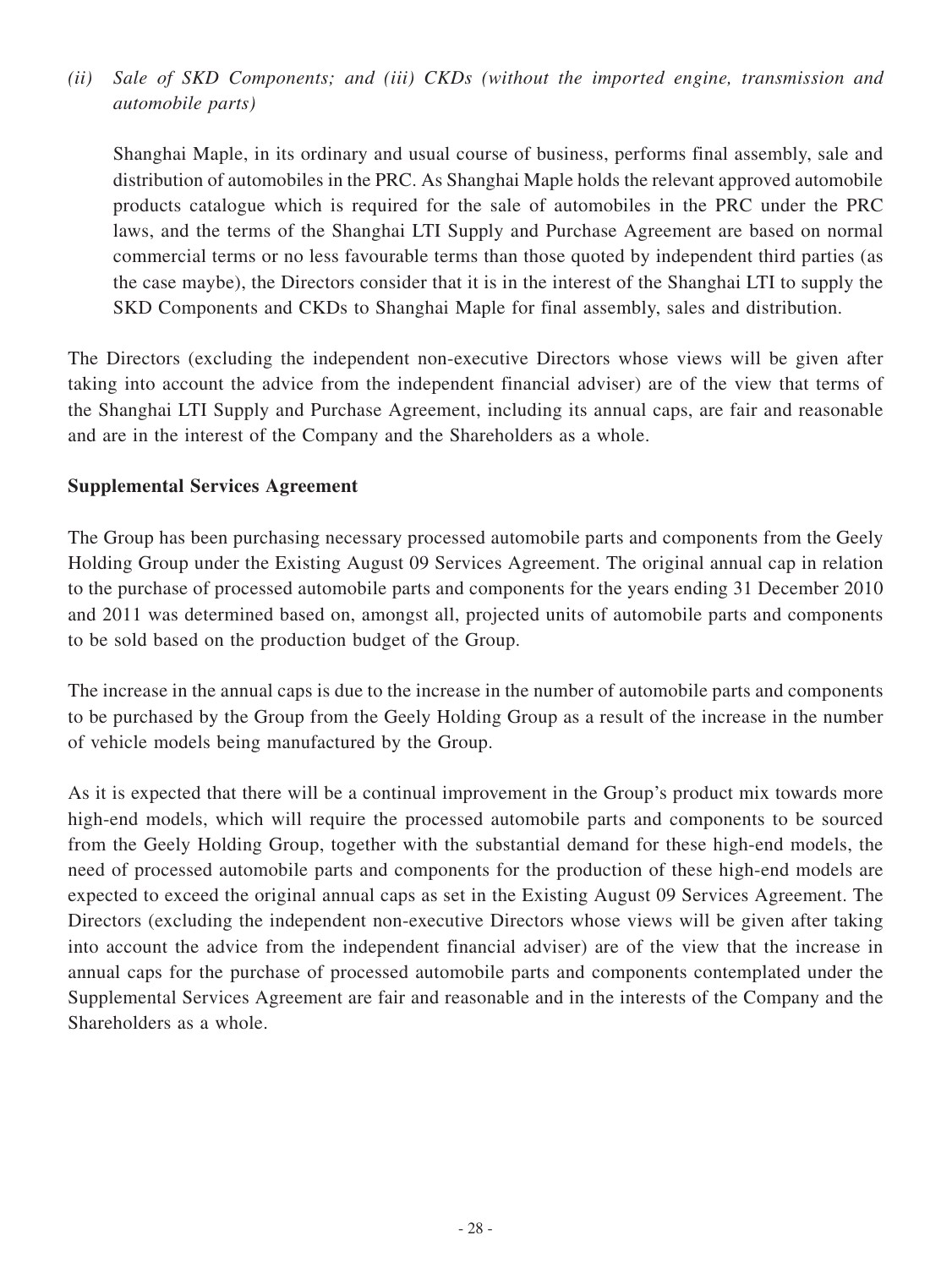## **LISTING RULES IMPLICATIONS**

Each of Geely Holding, Zhejiang Automotive Vocational and Technical College and Shanghai Maple is a connected person of the Company for the purpose of the Listing Rules by virtue of the fact that each of them is an associate of Mr. Li, an executive Director and a substantial shareholder holding approximately 51.44% interest in the issued share capital of the Company.

Accordingly, the Services Agreement, the Loan Guarantee Agreement, the Lease Agreement, the Supplemental Services Agreement, the Imported Parts Purchase Agreement, the Shanghai LTI Supply and Purchase Agreement and the transactions contemplated thereunder constitute continuing connected transactions of the Company pursuant to Rule 14A.14 of the Listing Rules. The Assets Transfer Agreement and the Properties Acquisition Agreement and the transactions contemplated thereunder constitute connected transactions of the Company pursuant to Rule 14A.13 of the Listing Rules.

As the applicable percentage ratios for the Lease Agreement and the Imported Parts Purchase Agreement (together, the Exempted Continuing Connected Transactions) are less than 2.5% on an annual basis, the Exempted Continuing Connected Transactions are subject to the reporting and announcement requirements and the annual review requirements, but are exempt from Independent Shareholders' approval requirements under Chapter 14A of the Listing Rules. As the applicable percentage ratios for the Services Agreement, the Loan Guarantee Agreement, the Supplemental Services Agreement and the Shanghai LTI Supply and Purchase Agreement (together, the Non-exempted Continuing Connected Transactions) are expected to be higher than 2.5% on an annual basis, the Non-exempted Continuing Connected Transactions are subject to the reporting, announcement and Independent Shareholders' approval requirements and the annual review requirements under Chapter 14A of the Listing Rules. As one of the applicable percentage ratios for the Loan Guarantee Agreement exceeds 5% but less than 25% on an annual basis, the transactions under the Loan Guarantee Agreement constitutes a discloseable transaction of the Company under Chapter 14 of the Listing Rules.

As the applicable percentage ratios for the Connected Transactions are more than 0.1% but less than 2.5%, the Connected Transactions are subject to the reporting and announcement requirements but are exempt from Independent Shareholders' approval requirements under Chapter 14A.32 of the Listing Rules.

Mr. Li and his associates together hold 3,751,159,000 Shares (representing approximately 51.44% of the issued share capital of the Company) as at the date of this announcement, will abstain from voting for the resolutions to approve the Non-exempted Continuing Connected Transactions to be put forward at the EGM.

An Independent Board Committee has been established to advise the Independent Shareholders on whether or not the Non-exempted Continuing Connected Transactions (and the relevant annual caps) are fair and reasonable and in the interest of the Company and Independent Shareholders. An independent financial adviser will be appointed to advise the Independent Board Committee and the Independent Shareholders regarding the terms and conditions of the Non-exempted Continuing Connected Transactions (including the relevant annual caps).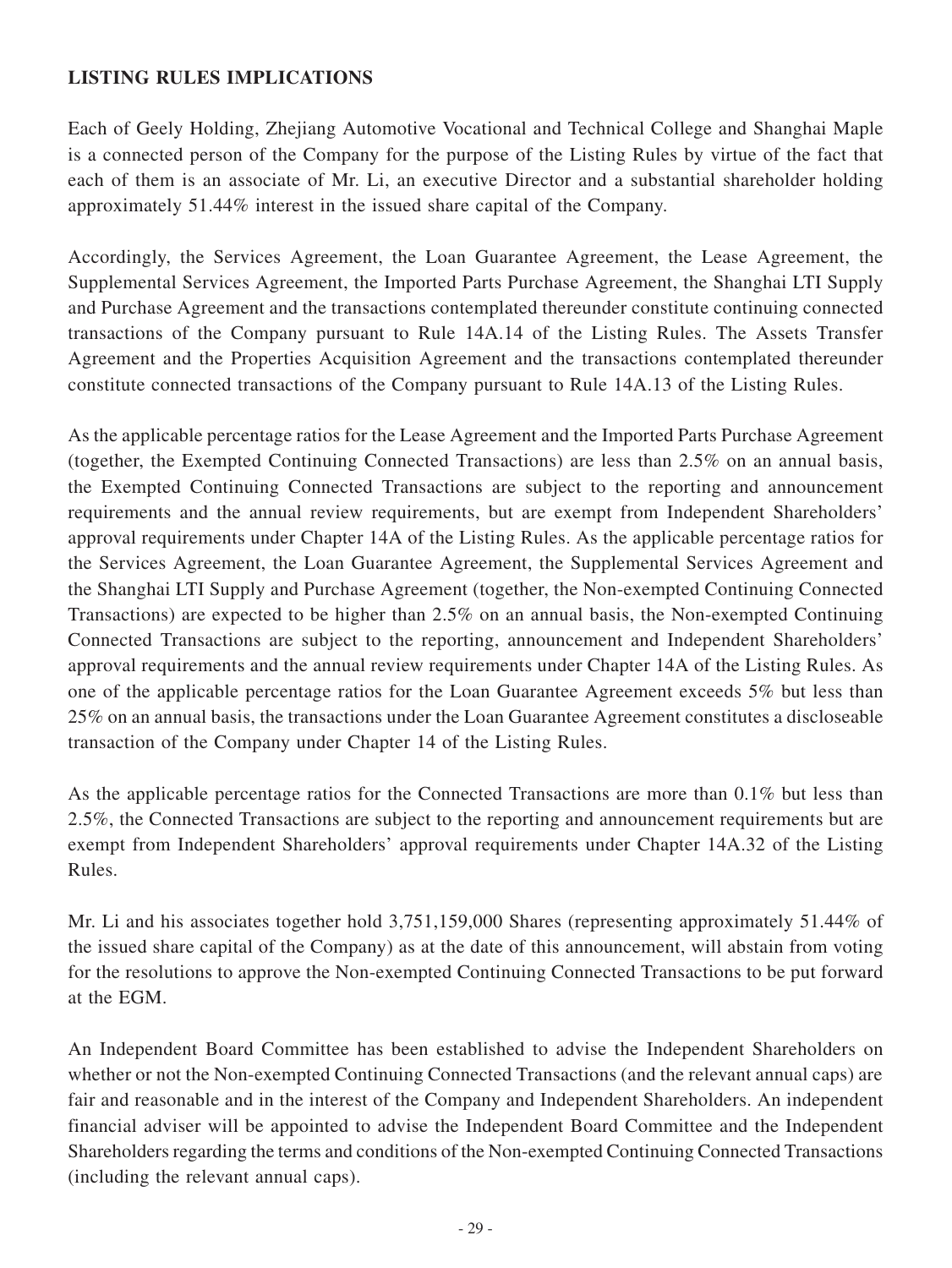## **GENERAL**

A circular containing, *inter alia*, (a) further information about the Non-exempted Continuing Connected Transactions; (b) the letter of advice from the independent financial adviser to the Independent Board Committee and the Independent Shareholders; (c) the recommendation from the Independent Board Committee; and (d) a notice of the EGM will be dispatched to the Shareholders as soon as practicable.

## **DEFINITIONS**

In this announcement, the following expressions have the meanings set out below unless the context requires otherwise:

| "Assets for Purchase"       | assets (mainly comprising quality control testing lines, molding<br>machines and lathe) as specified in appendix II of the Assets Transfer<br>Agreement for the use of production of cars                                                       |
|-----------------------------|-------------------------------------------------------------------------------------------------------------------------------------------------------------------------------------------------------------------------------------------------|
| "Assets for Sale"           | assets (mainly comprising spot welding machines, hydraulic punching<br>machines, molding machines, electronic workshop, and lathe) as<br>specified in appendix I of the Assets Transfer Agreement for the use<br>of production of cars          |
| "Assets Transfer Agreement" | the agreement dated 27 November 2009 entered into between the<br>Company and Geely Holding as referred to under the subsection<br>headed "(I) Assets Transfer Agreement" of the section headed<br>"Connected Transactions" of this announcement |
| "associates"                | has the meaning ascribed to it in the Listing Rules                                                                                                                                                                                             |
| "Board"                     | the board of Directors                                                                                                                                                                                                                          |
| "CBU"                       | Complete Buildup Unit (整車), a complete vehicle after the final<br>assembly                                                                                                                                                                      |
| " $CKD(s)$ "                | Complete Knock Down Kit(s) or $CKD(s)$ (整車成套件), a complete<br>kit needed to assemble a vehicle                                                                                                                                                  |
| "Company"                   | Geely Automobile Holdings Limited, a company incorporated in the<br>Cayman Islands with limited liability whose shares are listed on the<br>main board of the Stock Exchange                                                                    |
| "Connected Transactions"    | the transactions contemplated under the Assets Transfer Agreement<br>and the Properties Acquisition Agreement                                                                                                                                   |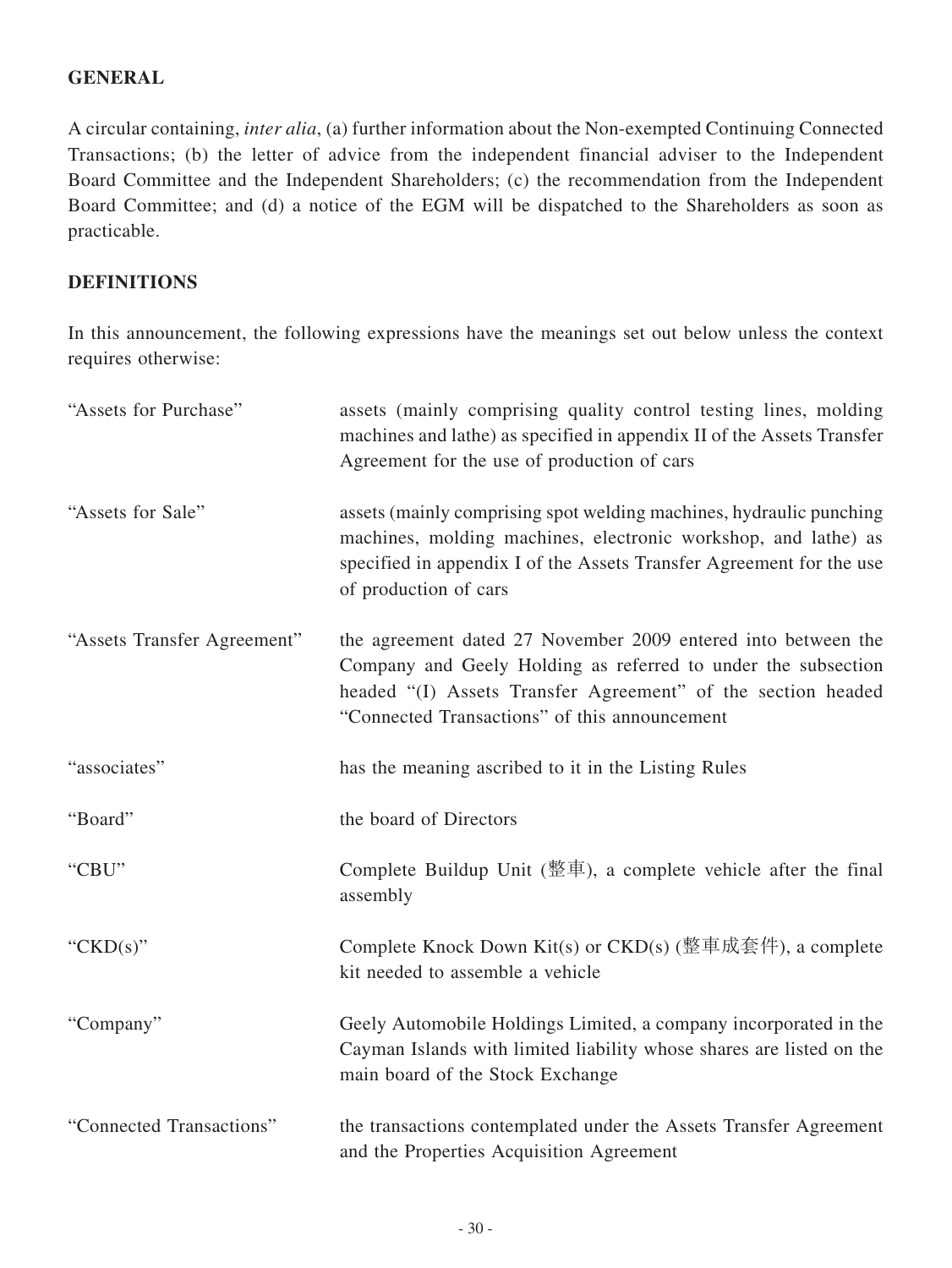| "Continuing Connected<br>Transactions"          | collectively, the transactions contemplated under the Services<br>Agreement, the Loan Guarantee Agreement, the Lease Agreement,<br>the Supplemental Services Agreement, the Imported Parts Purchase<br>Agreement and the Shanghai LTI Supply and Purchase Agreement                                                                                                                                                                                                                                                                  |
|-------------------------------------------------|--------------------------------------------------------------------------------------------------------------------------------------------------------------------------------------------------------------------------------------------------------------------------------------------------------------------------------------------------------------------------------------------------------------------------------------------------------------------------------------------------------------------------------------|
| " $Directory$ "                                 | the director(s) of the Company                                                                                                                                                                                                                                                                                                                                                                                                                                                                                                       |
| "EGM"                                           | an extraordinary general meeting of the Company to be convened<br>to approve the Non-exempted Continuing Connected Transactions<br>(including the relevant caps)                                                                                                                                                                                                                                                                                                                                                                     |
| "Exempted Continuing<br>Connected Transactions" | collectively, the transactions contemplated under the Lease Agreement<br>and the Imported Parts Purchase Agreement                                                                                                                                                                                                                                                                                                                                                                                                                   |
| "Existing August 09<br>Services Agreement"      | the master agreement dated 20 August 2009 entered into between<br>the Company and Geely Holding for, amongst all, sales of (i)<br>automobile parts and components, (ii) brakes, and (iii) pressing<br>parts, engines and transmissions by the Group to the Geely Holding<br>Group; and purchase of processed automobile parts and components<br>by the Group from the Geely Holding Group, details of which are<br>contained in the Company's announcement dated 20 August 2009<br>and the Company's circular dated 8 September 2009 |
| "Existing Lease Agreement"                      | the agreement dated 17 September 2007 entered into between the<br>Company and Geely Holding pursuant to which the Group agreed<br>to lease some properties located in Zhejiang Province, the PRC,<br>to the Geely Holding Group and Zhejiang Automotive Vocational<br>and Technical College (formerly known as Zhejiang Economic<br>Management College), details of which are contained in the Company's<br>announcement dated 17 September 2007 and the Company's circular<br>dated 31 October 2007                                 |
| "Existing Loan"<br>Guarantee Agreement"         | the agreement dated 17 September 2007 entered into between the<br>Company and Geely Holding pursuant to which the Group agreed to<br>provide guarantees on loans obtained or to be obtained by the Geely<br>Holding Group, details of which are contained in the Company's<br>announcement dated 17 September 2007 and the Company's circular<br>dated 31 October 2007                                                                                                                                                               |
| "Existing Services Agreement"                   | the master agreement dated 17 September 2007 entered into between<br>the Company and Geely Holding for, amongst all, (i) the Group agreed<br>to sell the CKDs and Sedan Tool Kits to the Geely Holding Group<br>and (ii) Geely Holding Group agreed to sell the CBUs, automobile<br>parts and components; and provide process manufacturing services<br>to the Group, details of which are contained in the Company's<br>announcement dated 17 September 2007 and the Company's circular<br>dated 31 October 2007                    |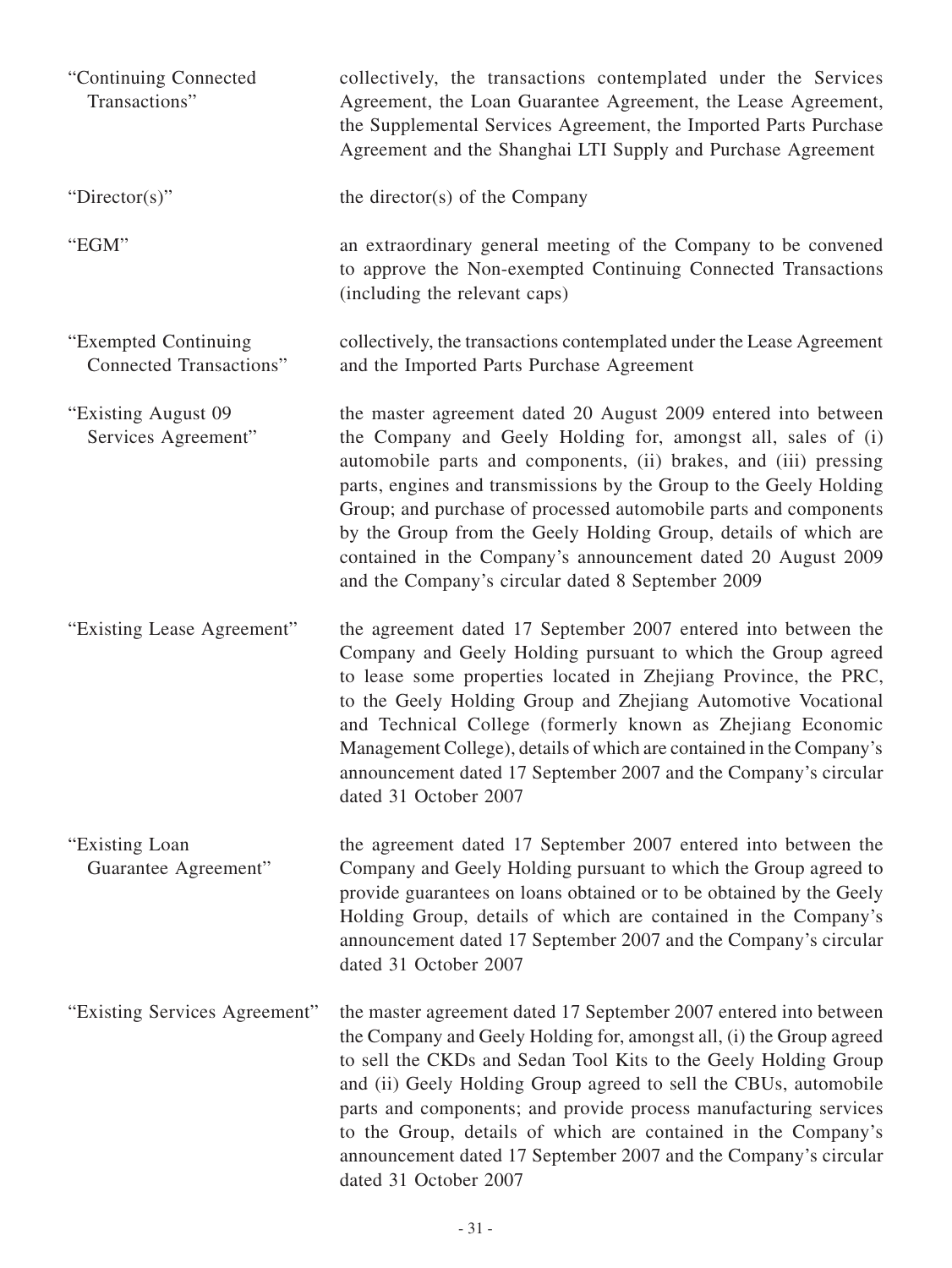| "Geely Holding"                        | 浙江吉利控股集團有限公司 (Zhejiang Geely Holding Group<br>Company Limited), a private limited liability company incorporated<br>in Zhejiang Province, the PRC, and is owned as to 90% by Mr. Li and<br>as to 10% by Mr. Li Xing Xing, the son of Mr. Li, respectively                                                                                                     |
|----------------------------------------|---------------------------------------------------------------------------------------------------------------------------------------------------------------------------------------------------------------------------------------------------------------------------------------------------------------------------------------------------------------|
| "Geely Holding Group"                  | Geely Holding and its subsidiaries                                                                                                                                                                                                                                                                                                                            |
| "Group"                                | the Company and its subsidiaries                                                                                                                                                                                                                                                                                                                              |
| "Guarantees"                           | guarantees to be provided by the Group on loans obtained or to be<br>obtained by the Geely Holding Group pursuant to the Loan Guarantee<br>Agreement                                                                                                                                                                                                          |
| "HK\$"                                 | Hong Kong dollars, the lawful currency of Hong Kong                                                                                                                                                                                                                                                                                                           |
| "Hong Kong"                            | the Hong Kong Special Administrative Region of the PRC                                                                                                                                                                                                                                                                                                        |
| "Imported Parts Purchase<br>Agreement" | the agreement dated 27 November 2009 entered into between<br>Shanghai Maple Auto Sales and Shanghai Maple as referred to under<br>the subsection headed "(II) Imported Parts Purchase Agreement" of<br>the section headed "Exempted Continuing Connected Transactions"<br>of this announcement                                                                |
| "Independent Board<br>Committee"       | the independent committee of the Board comprising only the<br>independent non-executive Directors, namely Mr. Song Lin, Mr. Lee<br>Cheuk Yin, Dannis, and Mr. Yeung Sau Hung, Alex, established for<br>the purpose of advising the Independent Shareholders on the Non-<br>exempted Continuing Connected Transactions (including the relevant<br>annual caps) |
| "Independent Shareholders"             | Shareholder(s) other than Mr. Li and his associates                                                                                                                                                                                                                                                                                                           |
| "Lease Agreement"                      | the agreement dated 27 November 2009 entered into between the<br>Company, Geely Holding and Zhejiang Automotive Vocational and<br>Technical College as referred to under the subsection headed "(I)<br>Lease Agreement" of the section headed "Exempted Continuing<br>Connected Transactions" of this announcement                                            |
| "Listing Rules"                        | the Rules Governing the Listing of Securities on the Stock<br>Exchange                                                                                                                                                                                                                                                                                        |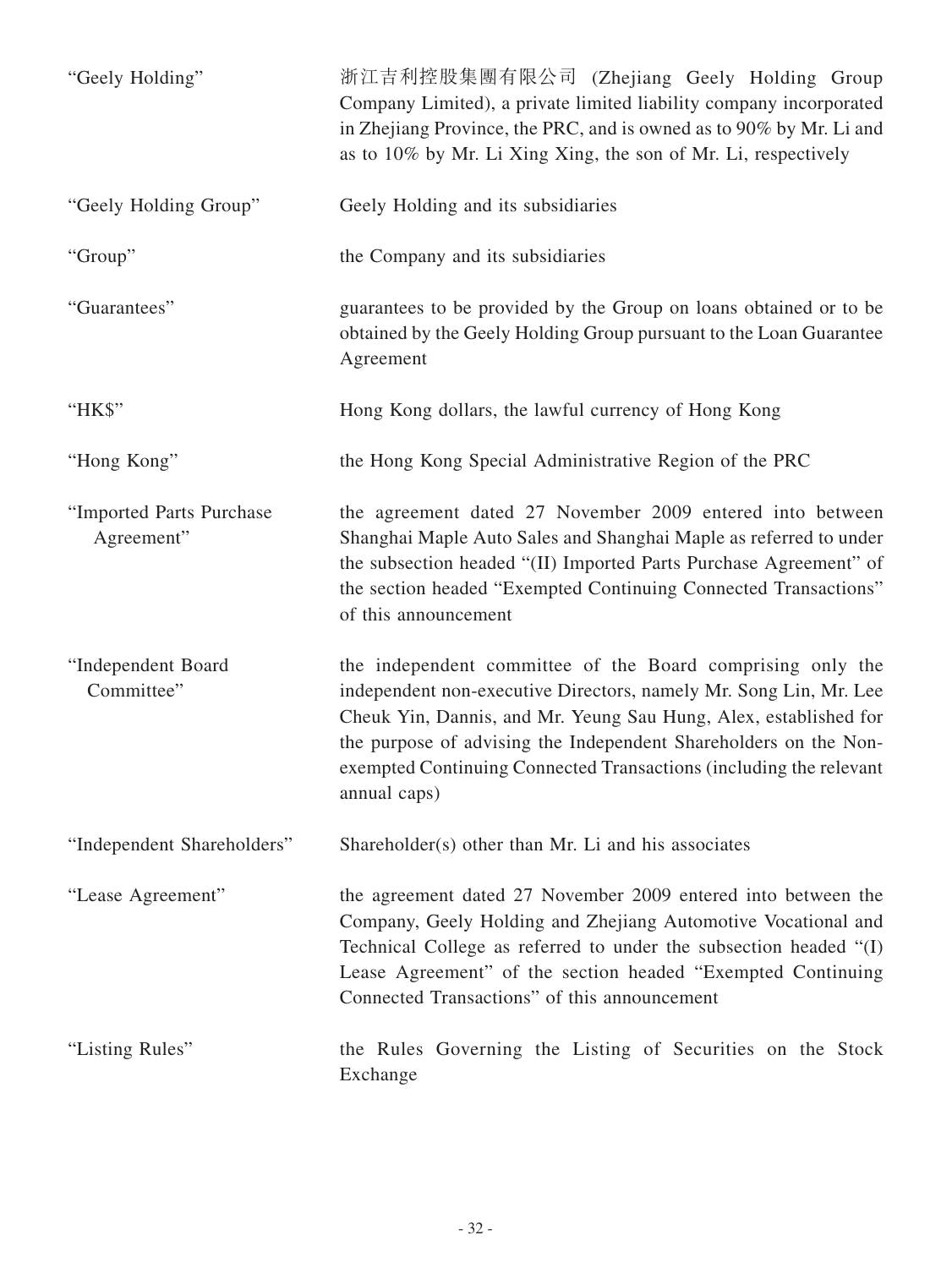| "Loan Guarantee Agreement"                                 | the agreement dated 27 November 2009 entered into between the<br>Company and Geely Holding as referred to under the subsection<br>headed "(II) Loan Guarantee Agreement" of the section headed<br>"Non-exempted Continuing Connected Transactions" of this<br>announcement                                                                                                                                                                                                                                                                                                                                                                                                                                                                                                                                                                                                                                                                                                                                                       |
|------------------------------------------------------------|----------------------------------------------------------------------------------------------------------------------------------------------------------------------------------------------------------------------------------------------------------------------------------------------------------------------------------------------------------------------------------------------------------------------------------------------------------------------------------------------------------------------------------------------------------------------------------------------------------------------------------------------------------------------------------------------------------------------------------------------------------------------------------------------------------------------------------------------------------------------------------------------------------------------------------------------------------------------------------------------------------------------------------|
| "Mr. Li"                                                   | Mr. Li Shu Fu, an executive Director and a substantial shareholder<br>holding 51.44% interest in the issued share capital of the Company<br>as at the date of this announcement                                                                                                                                                                                                                                                                                                                                                                                                                                                                                                                                                                                                                                                                                                                                                                                                                                                  |
| "Non-exempted Continuing<br><b>Connected Transactions"</b> | collectively, the transactions contemplated under the Services<br>Agreement, the Loan Guarantee Agreement, the Supplemental Services<br>Agreement and the Shanghai LTI Supply and Purchase Agreement                                                                                                                                                                                                                                                                                                                                                                                                                                                                                                                                                                                                                                                                                                                                                                                                                             |
| "PRC"                                                      | the People's Republic of China (for the purpose of this announcement,<br>excluding Hong Kong, Macau Special Administrative Region and<br>Taiwan)                                                                                                                                                                                                                                                                                                                                                                                                                                                                                                                                                                                                                                                                                                                                                                                                                                                                                 |
| "Properties"                                               | collectively, (i) the office premises with a total area of approximately<br>5,481.73 sq.m. located at Linhai City, Zhejiang Province, the PRC;<br>and (ii) the factory premises with a total area of approximately<br>15,550 sq.m. located in Linhai City, Zhejiang Province, the PRC;<br>(iii) the buildings and various ancillary structures with a total site<br>area of approximately 53,530 sq.m. located in Luqiao, Taizhou<br>City, Zhejiang Province, the PRC; (iv) the research building with a<br>total area of approximately 5,739 sq.m. located in Luqiao, Taizhou<br>City, Zhejiang Province, the PRC; (v) the factory premises with a<br>total area of approximately 10,500 sq.m. located in Xiangtan City,<br>Hunan Province, the PRC; (vi) the factory premises with a total area<br>of approximately 12,586 sq.m. located in Ningbo City, Zhejiang<br>Province, the PRC; and (vii) the factory premises with a total area of<br>approximately 13,277 sq.m. located in Jinan City, Shandong Province,<br>the PRC |
| "Properties Acquisition<br>Agreement"                      | the sales and purchase agreement dated 27 November 2009<br>entered into between Shanghai Maple Guorun and Shanghai Maple<br>pursuant to which Shanghai Maple Guorun agrees to purchase<br>and Shanghai Maple agrees to sell the Shanghai Properties at a<br>total consideration of RMB9,368,500 (representing approximately<br>HK\$10,646,363)                                                                                                                                                                                                                                                                                                                                                                                                                                                                                                                                                                                                                                                                                   |
| "RMB"                                                      | Renminbi, the lawful currency of the PRC                                                                                                                                                                                                                                                                                                                                                                                                                                                                                                                                                                                                                                                                                                                                                                                                                                                                                                                                                                                         |
| "Sedan Tool Kit(s)"                                        | a tool kit(s) for subsequent basic repairs and maintenance of the sedan<br>(隨車工具包)                                                                                                                                                                                                                                                                                                                                                                                                                                                                                                                                                                                                                                                                                                                                                                                                                                                                                                                                               |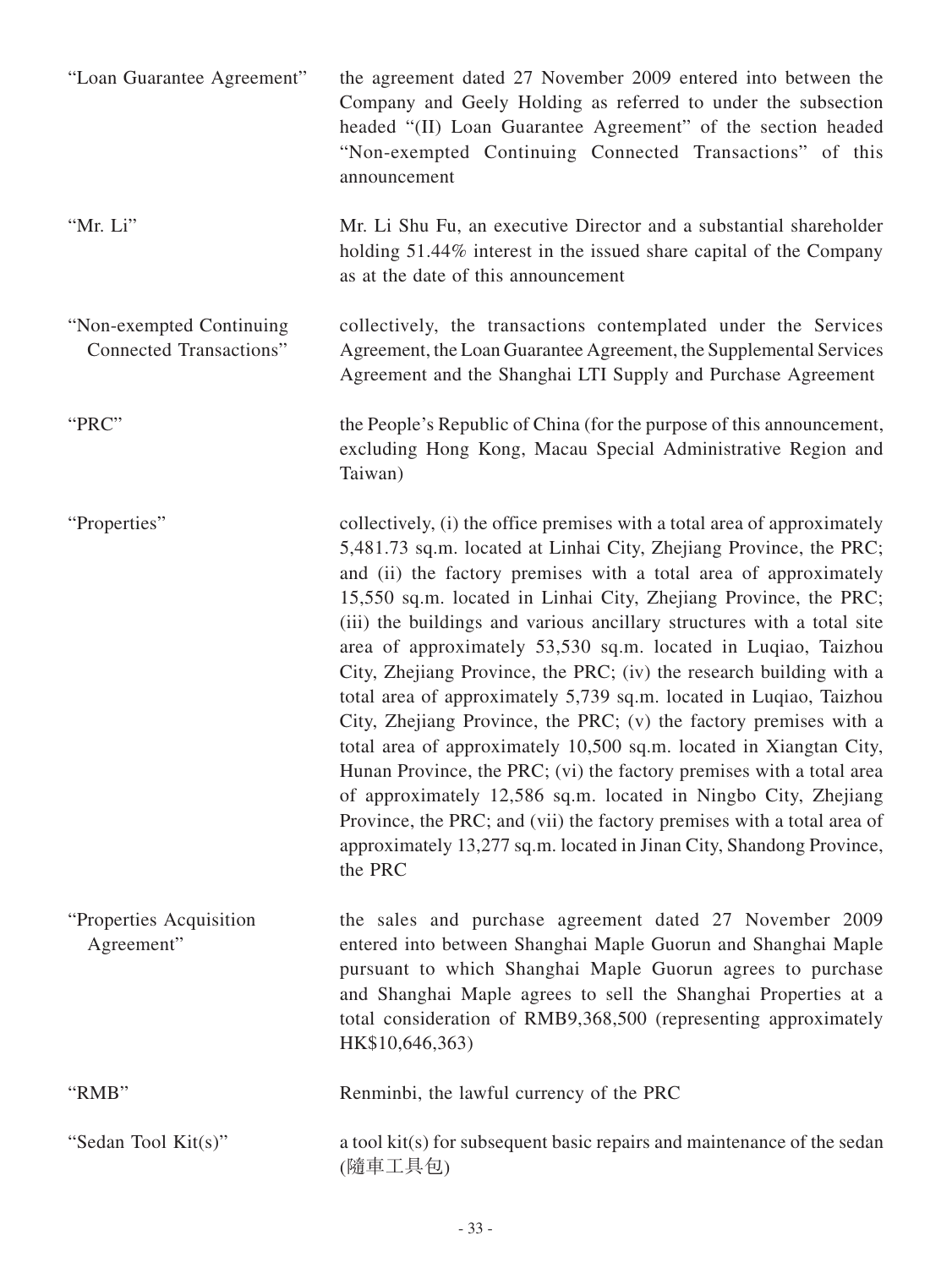| "Services Agreement"                            | the master agreement dated 27 November 2009 entered into between<br>the Company and Geely Holding as referred to under the subsection<br>headed "(I) Services Agreement" of the section headed "Non-exempted<br>Continuing Connected Transactions" of this announcement                                                                                                                                                                                                                              |
|-------------------------------------------------|------------------------------------------------------------------------------------------------------------------------------------------------------------------------------------------------------------------------------------------------------------------------------------------------------------------------------------------------------------------------------------------------------------------------------------------------------------------------------------------------------|
| "Shanghai LTI"                                  | 上海英倫帝華汽車部件有限公司 (Shanghai LTI Automobile<br>Components Company Limited), a limited liability company<br>incorporated in the PRC and indirectly owned as to 51% by the<br>Company                                                                                                                                                                                                                                                                                                                      |
| "Shanghai LTI Supply and<br>Purchase Agreement" | the agreement dated 27 November 2009 entered into between<br>Shanghai LTI and Shanghai Maple as referred to under the subsection<br>headed "(III) Shanghai LTI Supply and Purchase Agreement" of the<br>section headed "Non-exempted Continuing Connected Transactions"<br>of this announcement                                                                                                                                                                                                      |
| "Shanghai Maple"                                | 上海華普汽車有限公司 (Shanghai Maple Automobile Company<br>Limited), a limited liability company incorporated in the PRC and<br>is owned as to 90.00% by Geely Holding and as to 10.00% by<br>浙江華普資產管理有限公司 (Zhejiang Maple Assets Management<br>Company Limited), respectively, which is in turn owned by the<br>senior management of Geely Holding. It is principally engaged<br>in the manufacturing and sales of automobiles and related<br>components, and manufacturing of air-conditioning related parts |
| "Shanghai Maple Auto Sales"                     | 上海華普汽車銷售有限公司 (Shanghai Maple Automobile Sales<br>Company Limited), a limited liability company incorporated in the<br>PRC and is an indirect 91%-owned subsidiary of the Company                                                                                                                                                                                                                                                                                                                     |
| "Shanghai Maple Guorun"                         | 上海華普國潤汽車有限公司 (Shanghai Maple Guorun Automobile<br>Company Limited), a sino-foreign joint venture established in the<br>PRC with limited liability and is an indirect 91%-owned subsidiary<br>of the Company                                                                                                                                                                                                                                                                                          |
| "Shanghai Properties"                           | collectively, two buildings and various ancillary structures with a<br>total area of approximately 106,685 sq.m. located in Shanghai, the<br><b>PRC</b>                                                                                                                                                                                                                                                                                                                                              |
| "Shareholders"                                  | holders of shares of the Company                                                                                                                                                                                                                                                                                                                                                                                                                                                                     |
| "SKD Components"                                | Semi Knock Down Kit(s) or SKD(s) (半散裝套件)                                                                                                                                                                                                                                                                                                                                                                                                                                                             |
| "Stock Exchange"                                | The Stock Exchange of Hong Kong Limited                                                                                                                                                                                                                                                                                                                                                                                                                                                              |